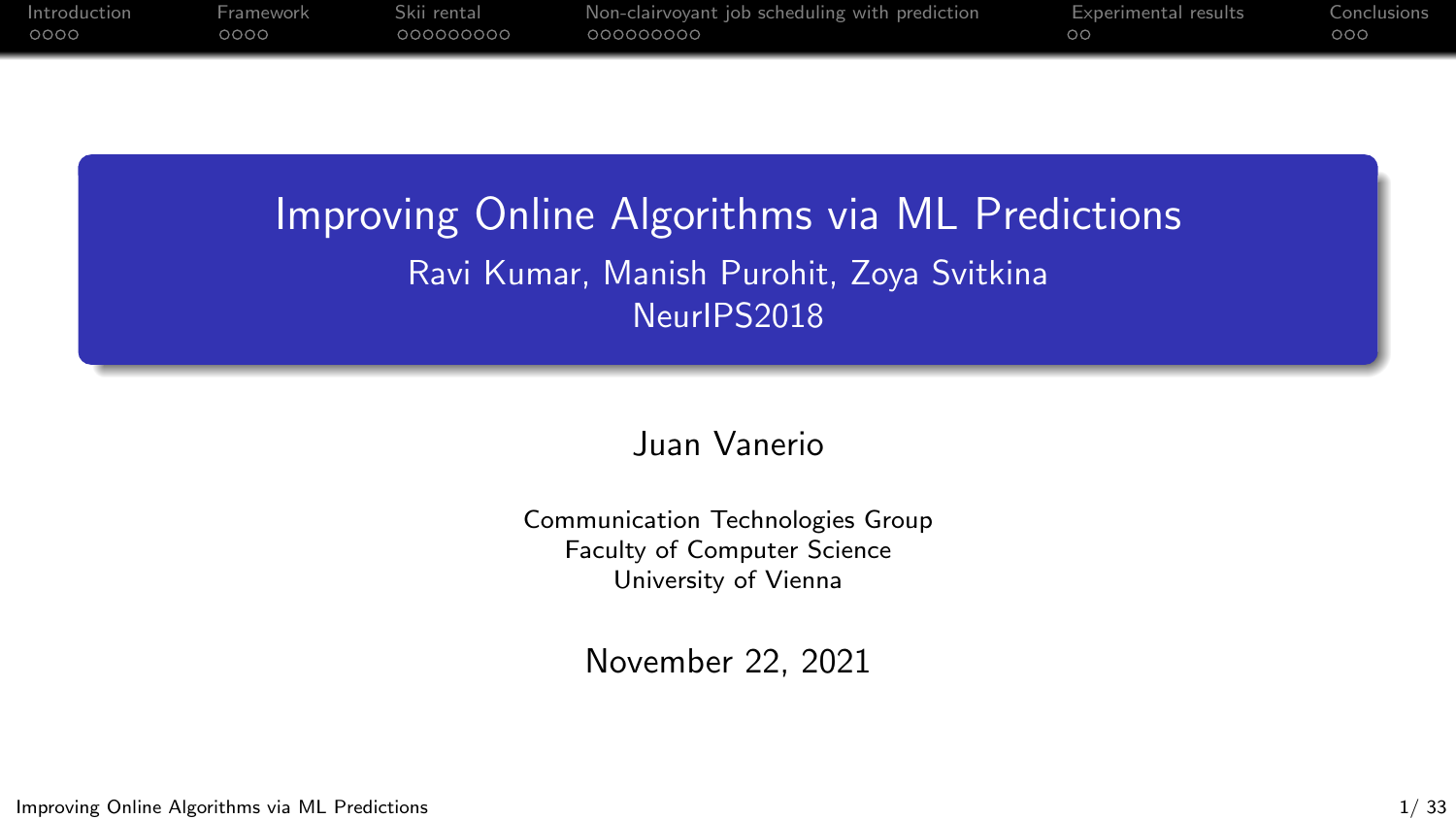|      | . Table of Countmin    |             |                                                |                      |             |
|------|------------------------|-------------|------------------------------------------------|----------------------|-------------|
| OOOO | ററററ                   | 000000000   | 000000000                                      | $\cap$ $\cap$        | റററ         |
|      | Introduction Framework | Skii rental | Non-clairvoyant job scheduling with prediction | Experimental results | Conclusions |

## Table of Contents

## **[Introduction](#page-2-0)**

### **[Framework](#page-6-0)**

### 3 [Skii rental](#page-10-0)

- [Simple consistent non-robust algorithm](#page-12-0)
- [Deterministic algorithm](#page-13-0)
- [Randomized algorithm](#page-16-0)
- [Non-clairvoyant job scheduling with prediction](#page-19-0)
	- [Algorithm design](#page-21-0)
- 5 [Experimental results](#page-28-0)

## 6 [Conclusions](#page-30-0)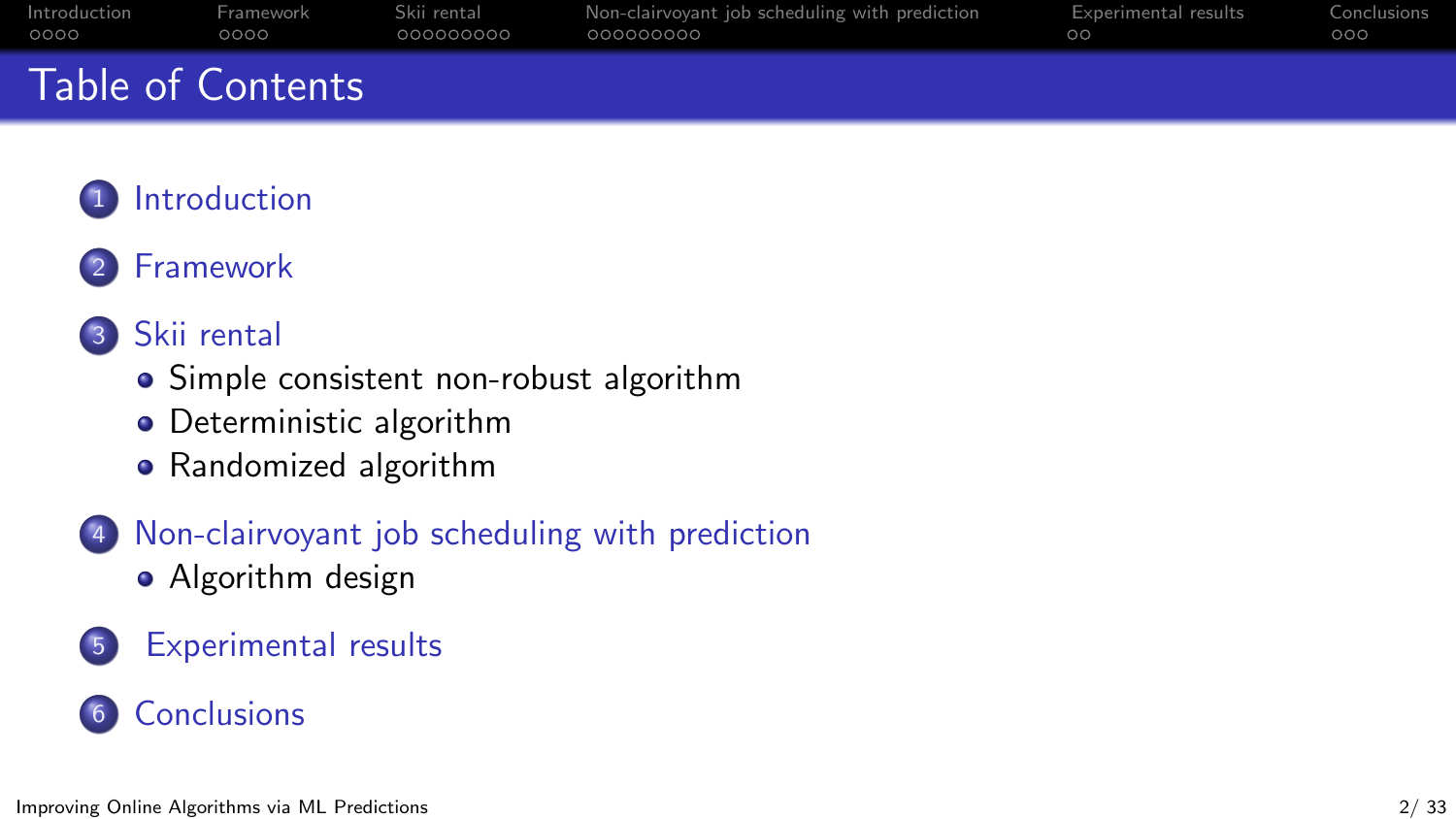<span id="page-2-0"></span>

| Introduction | Framework | Skii rental | Non-clairvovant iob scheduling with prediction | Experimental results | Conclusions |
|--------------|-----------|-------------|------------------------------------------------|----------------------|-------------|
| $\bullet$    | ററററ      | 000000000   | - 000000000                                    | ററ                   | റററ         |
| Introduction |           |             |                                                |                      |             |

# Introduction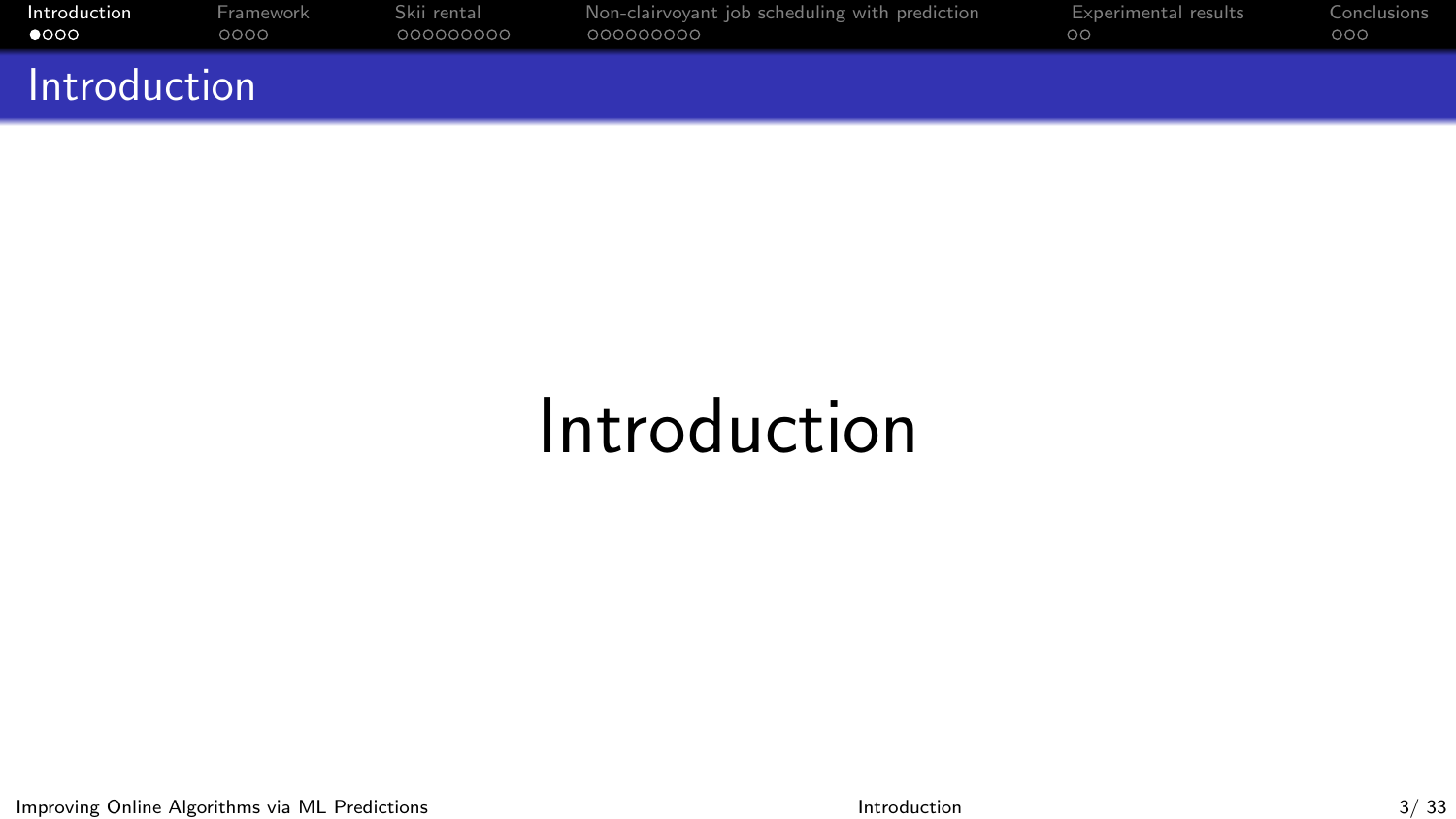| Introduction | Framework | Skii rental | Non-clairvoyant job scheduling with prediction | Experimental results | Conclusions |
|--------------|-----------|-------------|------------------------------------------------|----------------------|-------------|
| െറെ          | റററെ      | .000000000  | - 000000000                                    | ററ                   | റററ         |
| Introduction |           |             |                                                |                      |             |

## Online Algorithms (OA)

- Algorithms that make decisions one request at a time.
- Serve an sequence of item requests  $\sigma$ .
- Usually Oblivious adversary model generates arbitrary sequence.
- Online: No knowledge of future requests.
	- Given a time index t ordering the sequence, knowledge is available  $\forall s \leq t$
- Research focus on *competitive analysis*.

$$
\mathsf{ALG}(\sigma) \leq c \cdot \mathsf{OPT}(\sigma) + \alpha
$$

### **Empirical** performance is usually better than suggested by competitive analysis.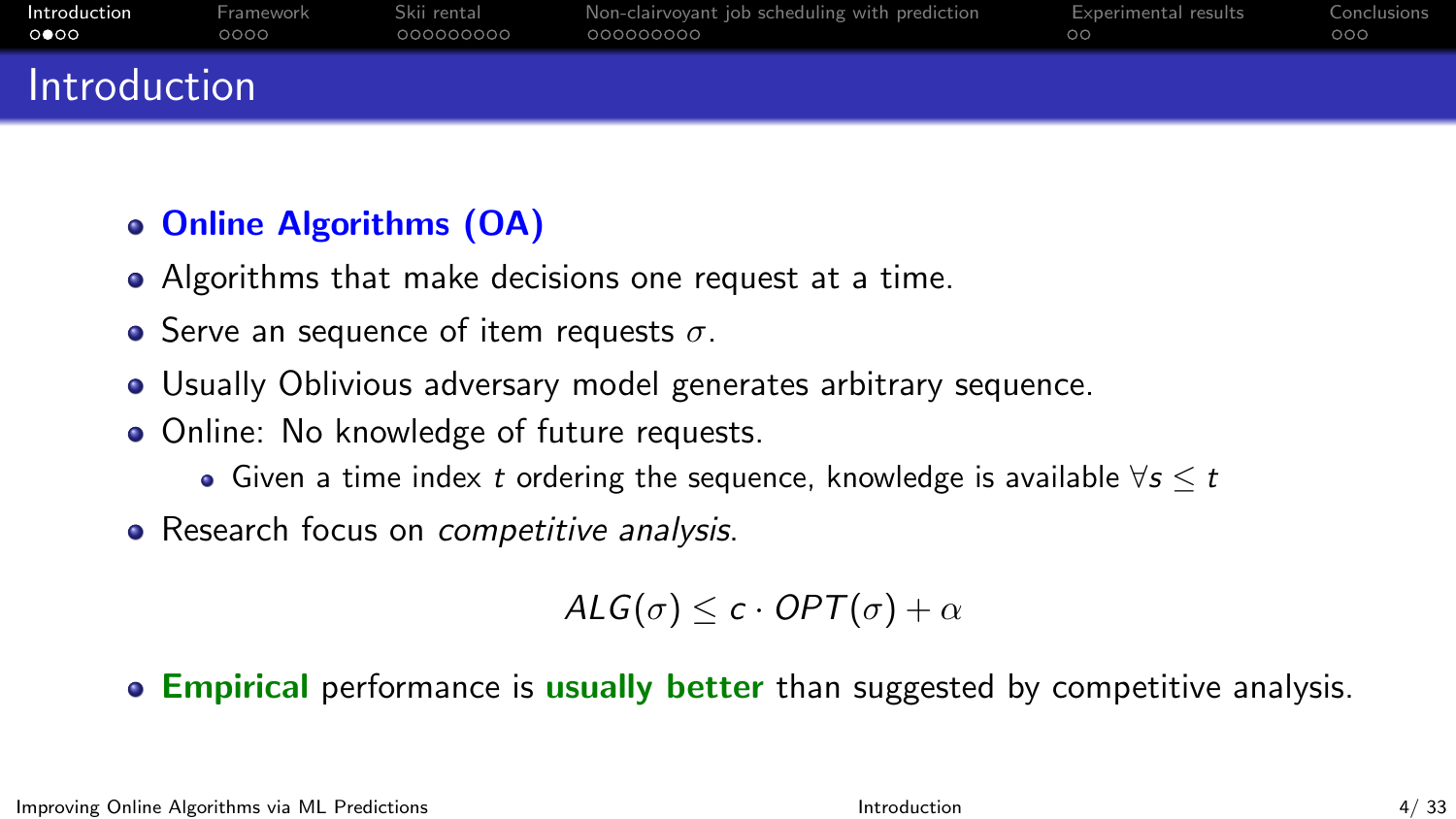| Introduction | Framework | Skii rental | Non-clairvoyant job scheduling with prediction | Experimental results | Conclusions |
|--------------|-----------|-------------|------------------------------------------------|----------------------|-------------|
| റററെ         | റററ       | .000000000  | .000000000                                     | ററ                   | 000         |
| Introduction |           |             |                                                |                      |             |

- OA are designed considering worst-case scenarios.
- Can we improve the quality of OA if we have more information?
	- Implication: weaker adversary.
- It is possible if predictions are available.
	- Reduced uncertainty.
- Competitive analysis no longer directly applies  $\Rightarrow$  New framework.
- The paper explains through examples a method of extending OA whit predictions.
	- Skii rental.
	- Non-clairvoyant job scheduling.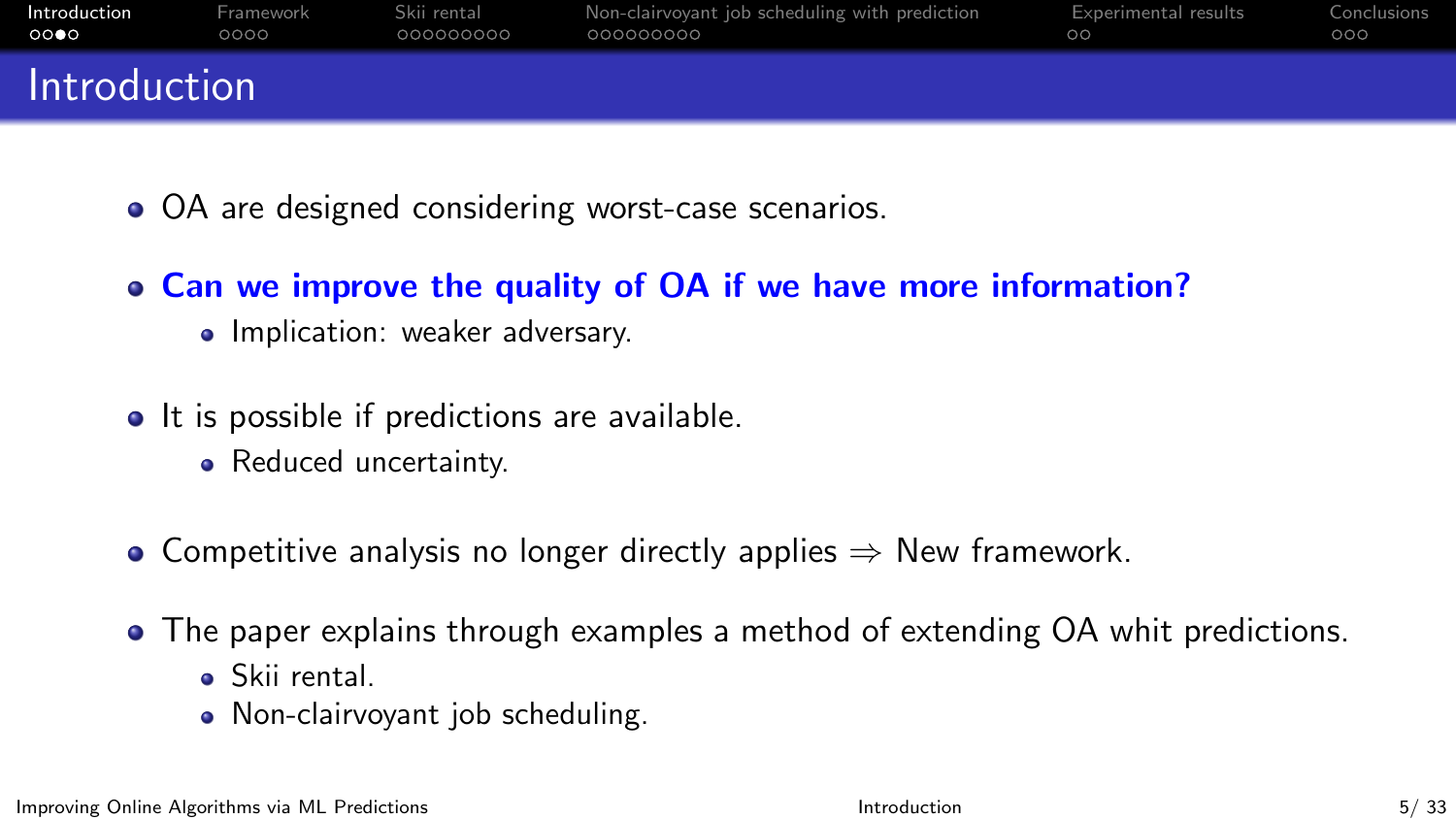| റററ          | ററററ      | 000000000   | 000000000                                      | ററ                   | റററ         |
|--------------|-----------|-------------|------------------------------------------------|----------------------|-------------|
| Introduction | Framework | Skii rental | Non-clairvoyant job scheduling with prediction | Experimental results | Conclusions |

## Introduction - What to expect

What is the paper about:

- Examples on a method for extending online algorithms when predictions are available.
- A framework for its analysis.

What is the paper **not** about:

- The list update problem.
- Any particular cost model.
- Machine Learning Predictions instead, overlap but not necessarily the same.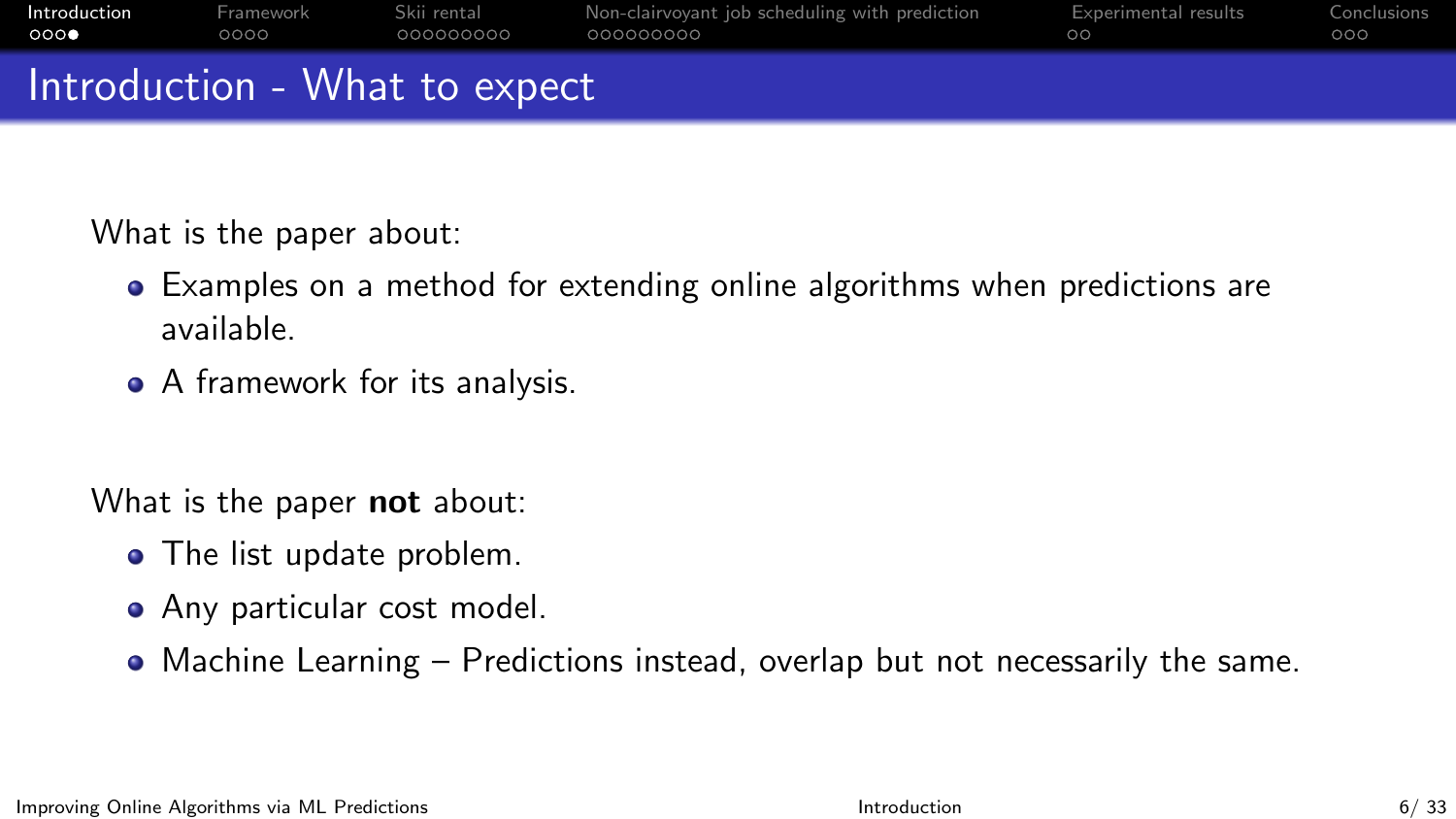<span id="page-6-0"></span>

| Introduction | Framework | Skii rental | Non-clairvoyant job scheduling with prediction | Experimental results | Conclusions |
|--------------|-----------|-------------|------------------------------------------------|----------------------|-------------|
| 0000         | റേററ      | .000000000  | .000000000                                     | ററ                   | 000         |
| Framework    |           |             |                                                |                      |             |

# Framework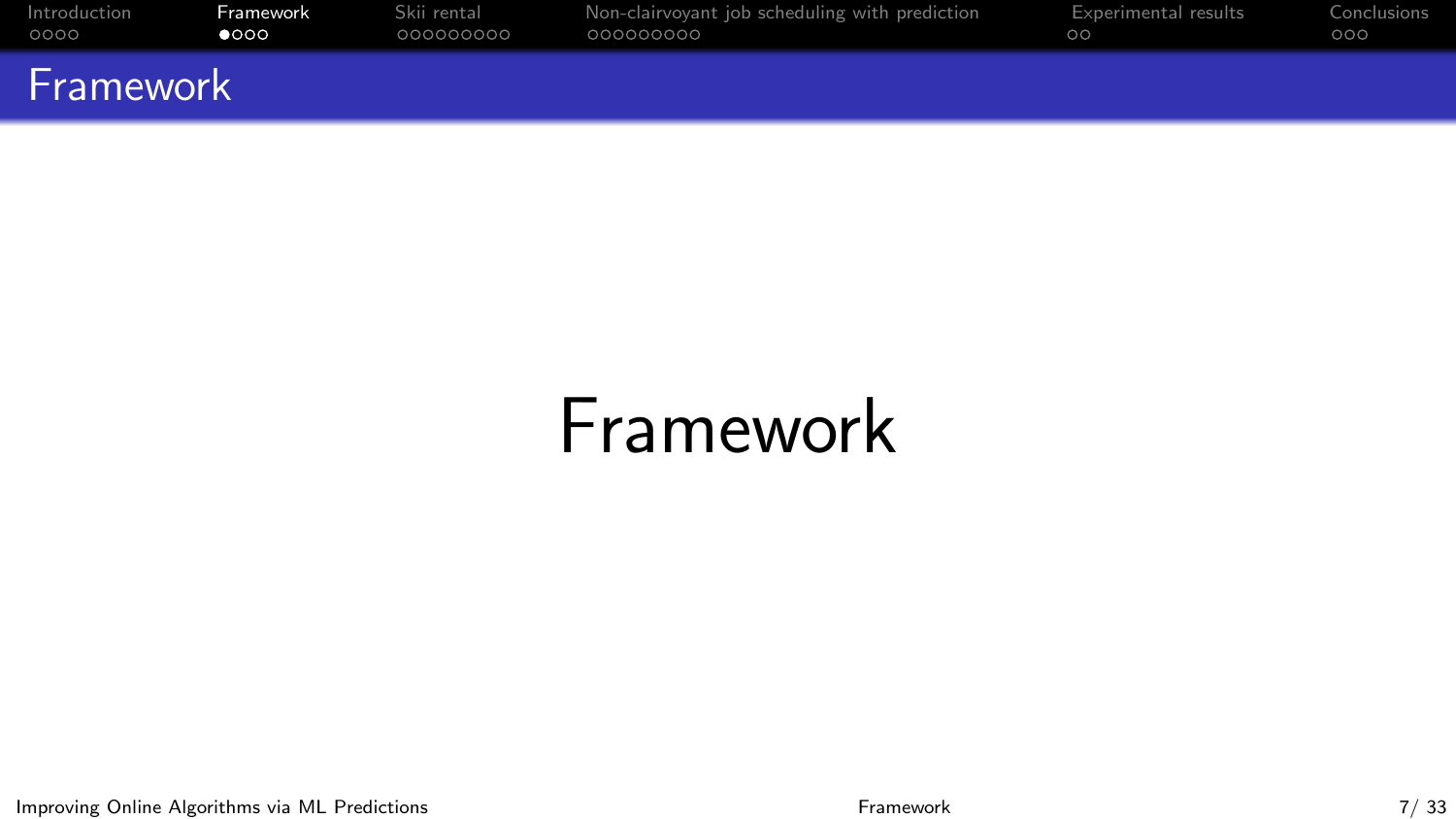| Introduction | Framework | Skii rental | Non-clairvoyant job scheduling with prediction | Experimental results | Conclusions |
|--------------|-----------|-------------|------------------------------------------------|----------------------|-------------|
| - OOOO       | ററേറ      | .000000000  | .000000000                                     | ററ                   | 000         |
| Predictions  |           |             |                                                |                      |             |

- Uncertainty is addressed by making predictions.
- Assume predictor P s.t. makes an estimation  $y$  of a yet unknown value  $x$ .
- Let  $\eta = \eta(x, y)$  be the **predictor error**.
	- Problem dependent.
	- $\bullet$   $n > 0$ . If  $x = y$  then  $\eta = 0$ .
- What if the error is large?
- If predictions are used naively, the end result could be arbitrarily bad!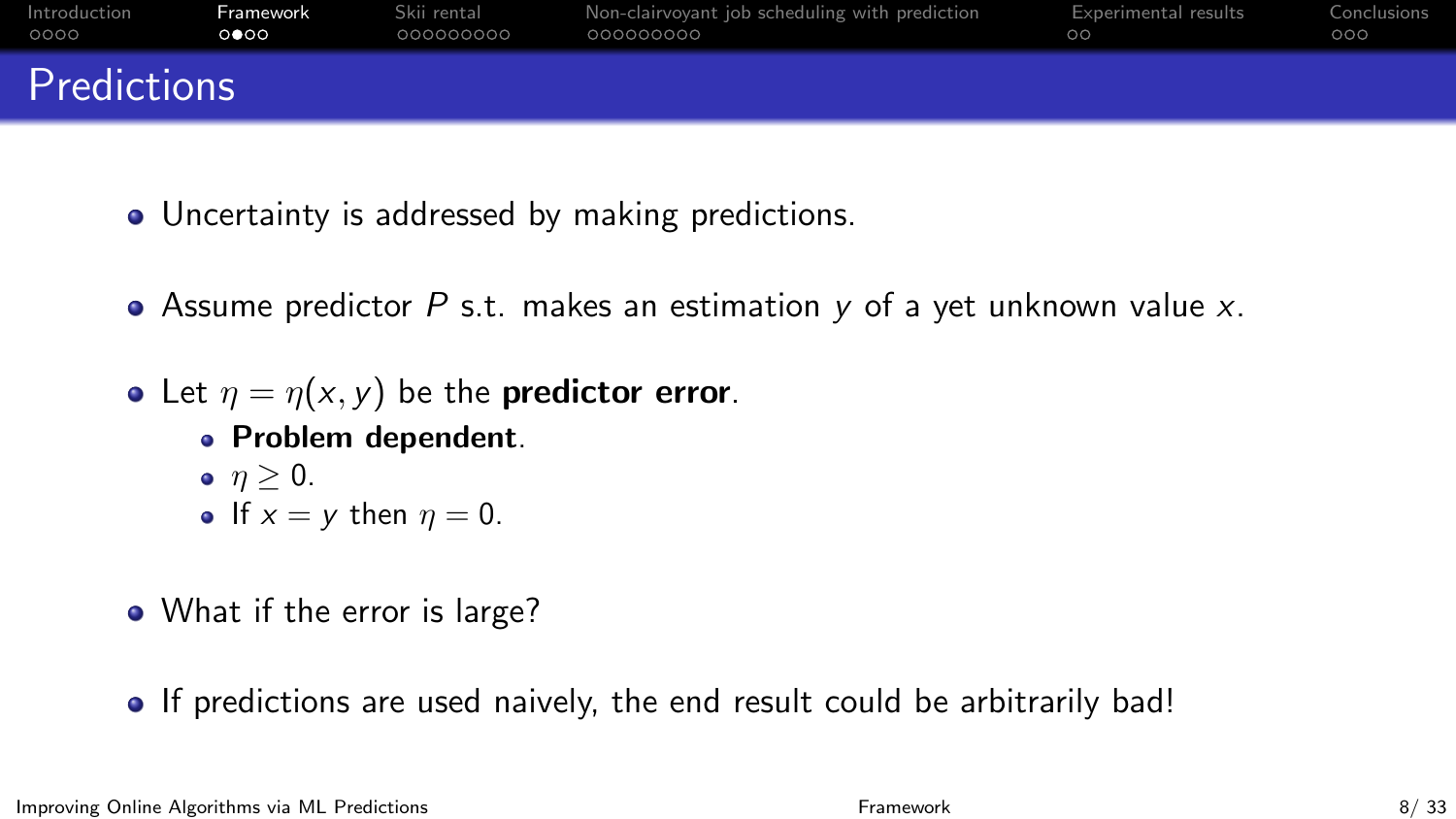| Introduction | Framework | Skii rental | Non-clairvoyant job scheduling with prediction | Experimental results | Conclusions |
|--------------|-----------|-------------|------------------------------------------------|----------------------|-------------|
| OOOO         | റററെ      | 000000000   | - 000000000                                    | ററ                   | റററ         |
| Concepts     |           |             |                                                |                      |             |

- Traditional algorithms: Competitive analysis, assumes worst-case scenarios.
	- Let c be the competitive ratio  $c = \frac{ALG(\sigma)}{OPT(\sigma)}$  $OPT(\sigma)$
- Idea: express c as a function of predictor error  $\eta$ :  $c(\eta)$ .

Definition: γ-robustness

```
ALG is \gamma-robust if \exists \gamma s.t. \forall \eta, c(\eta) \leq \gamma
```
- Measures algorithm performance under bad predictions.
- Smaller  $\gamma$  is better.

Definition: β-consistency

ALG is  $\beta$ -consistent if  $c(0) = \beta$ 

- How well the algorithm does with perfect (errorless) predictions.
- Smaller  $\beta$  is better.

Improving Online Algorithms via ML Predictions **Framework** [Framework](#page-6-0) **Framework** 9/ 33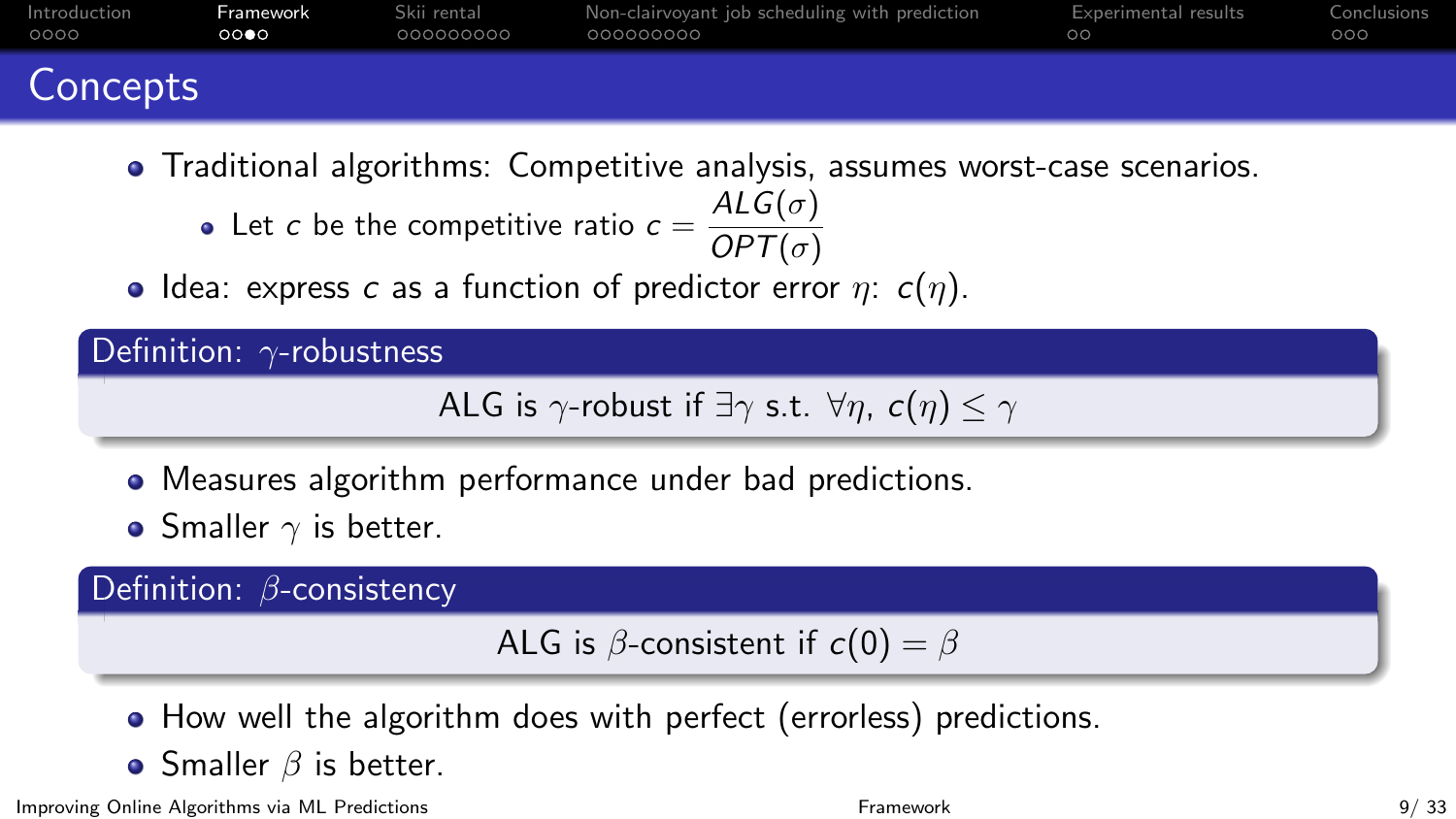| Introduction | Framework | Skii rental | Non-clairvoyant job scheduling with prediction | Experimental results | Conclusions |
|--------------|-----------|-------------|------------------------------------------------|----------------------|-------------|
| 0000         | 0000      | .000000000  | - 000000000                                    | ററ                   | 000         |
| Design       |           |             |                                                |                      |             |

Key design idea:

- Hyperparameter: Introduce an hyperparameter  $\lambda \in (0,1)$  into the online algorithms.
- $\bullet$   $\lambda$ : "distrust in the prediction"
	- $\lambda$  near 0: Complete trust in the prediction.
	- $\lambda$  near 1: Complete distrust in the prediction.

## • Intuition: Control with  $\lambda$  the impact of considering the prediction on the algorithm.

• Trade-off between robustness and consistency.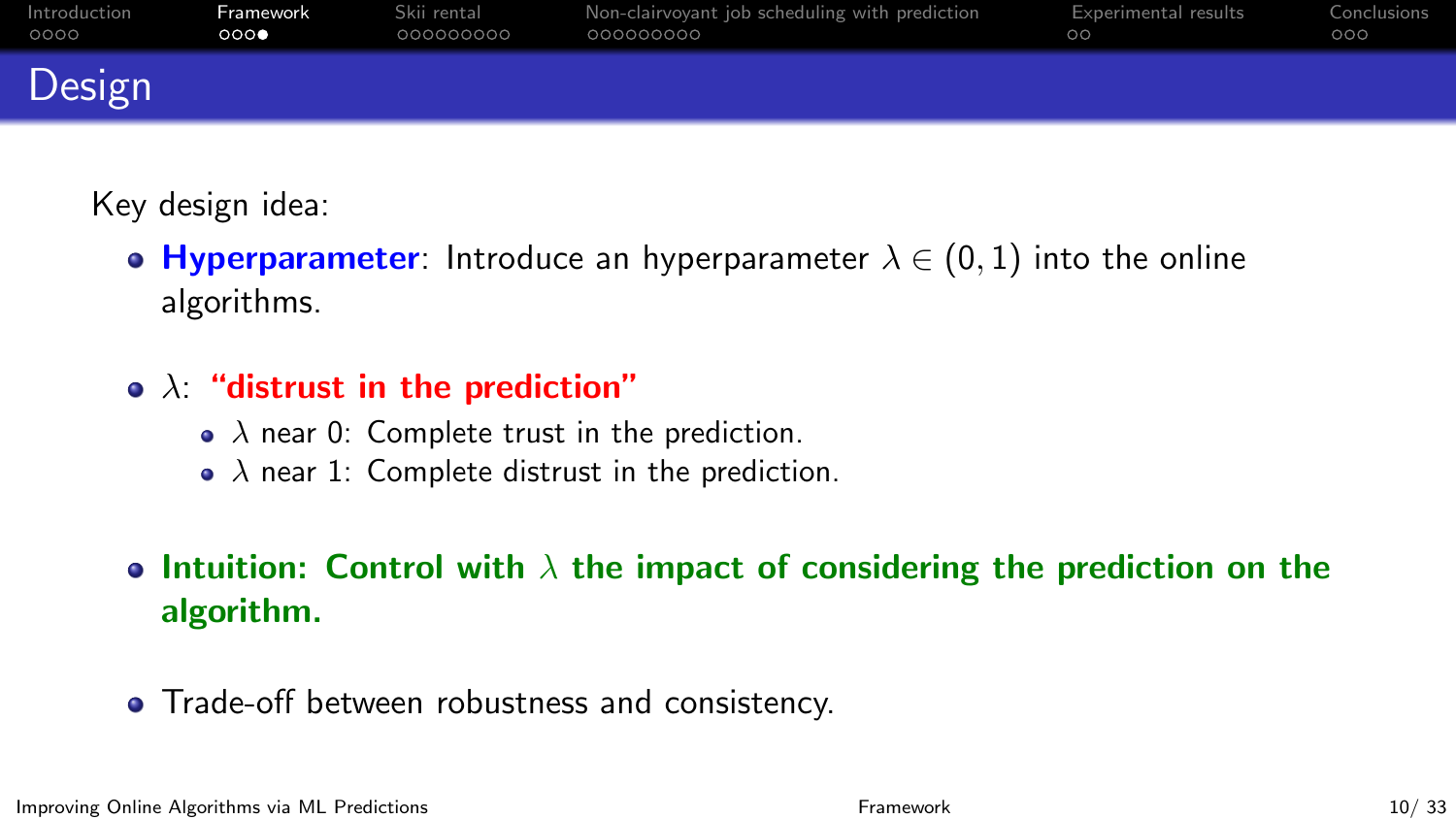<span id="page-10-0"></span>

| Introduction | Framework | Skii rental        | Non-clairvoyant job scheduling with prediction | Experimental results | Conclusions |
|--------------|-----------|--------------------|------------------------------------------------|----------------------|-------------|
| 0000         | ററററ      | $\bullet$ 00000000 | .000000000                                     | ററ                   | 000         |
| Skii rental  |           |                    |                                                |                      |             |

# Skii Rental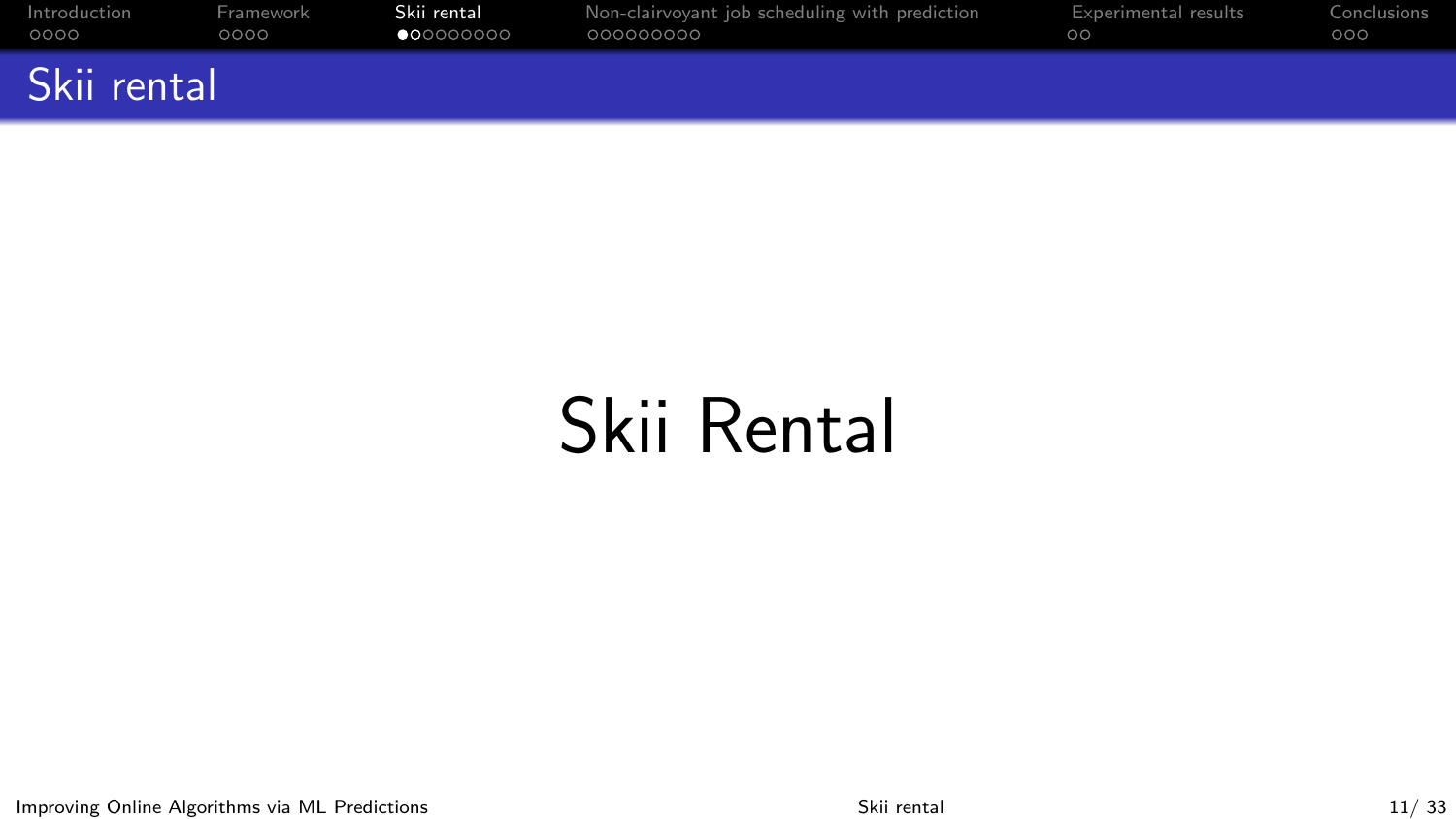| Introduction | Framework | Skii rental       | Non-clairvoyant job scheduling with prediction | <b>Experimental results</b> | Conclusions |
|--------------|-----------|-------------------|------------------------------------------------|-----------------------------|-------------|
| 0000         | 0000      | <b>OC</b> OOOOOOO | .000000000                                     | ററ                          | 000         |
| Skii rental  |           |                   |                                                |                             |             |

- Problem:
	- A skier can rent skiis at cost 1 per day or buy them at cost  $b > 1$  and skii for free from then on.
	- Its objective is to minimize the cost.
	- $\bullet$  The uncertainty is on the number of skiing days x.
	- Predicted number of skiing days:  $v$ .
	- Prediction error:  $\eta = |x y|$
- **Optimal deterministic OA: break-even:** 
	- Rent on the first  $b 1$  days, buy on day b.
	- 2-competitive (tight)

• There is also a 
$$
\frac{e}{1-e}
$$
 randomized OA.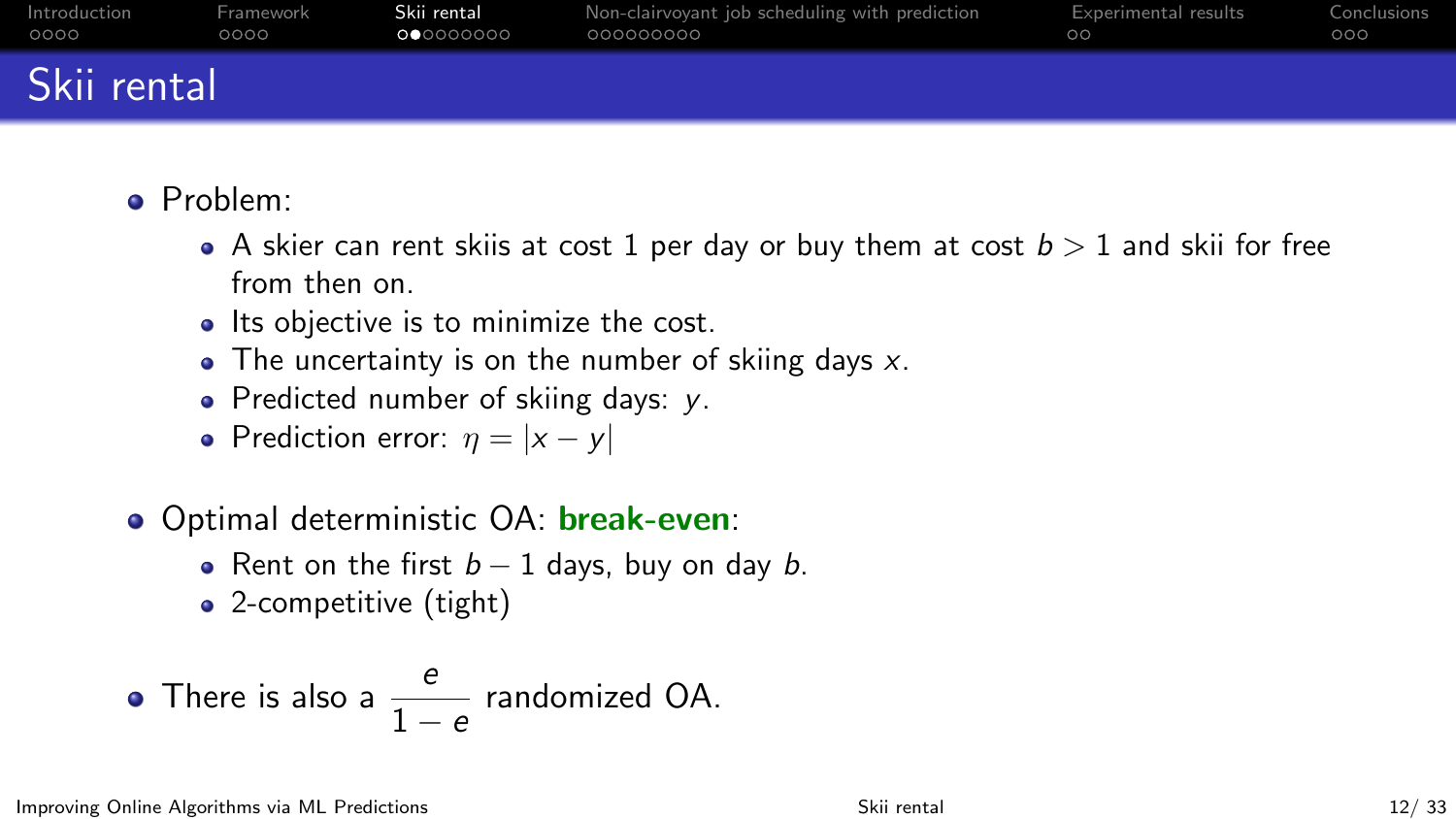<span id="page-12-0"></span>

| Introduction | Framework | Skii rental | Non-clairvoyant job scheduling with prediction | Experimental results | Conclusions |
|--------------|-----------|-------------|------------------------------------------------|----------------------|-------------|
| 0000         | ററററ      | 000000000   | .000000000                                     | ററ                   | റററ         |

## Simple consistent non-robust algorithm

## Algorithm 1 A simple 1-consistent algorithm

- 1: if  $y > b$  then
- 2: Buy at the first day.

### 3: else

- 4: Keep renting for all the skiing days.
- 5: end if

Proof:

\n- \n
$$
y \geq b, x \geq b \Rightarrow ALG = b = OPT
$$
\n
\n- \n $y < b, x < b \Rightarrow ALG = x = OPT$ \n
\n- \n $y \geq b, x < b \Rightarrow ALG = b \leq x + y - x = x + \eta = OPT + \eta$ \n
\n- \n $y < b, x \geq b \Rightarrow ALG = x < b + x - y = b + \eta = OPT + \eta$ \n
\n- \n $\infty$ -robust (bad!)\n
\n

Improving Online Algorithms via ML Predictions **Skii rental** [Skii rental](#page-10-0) 13/ 33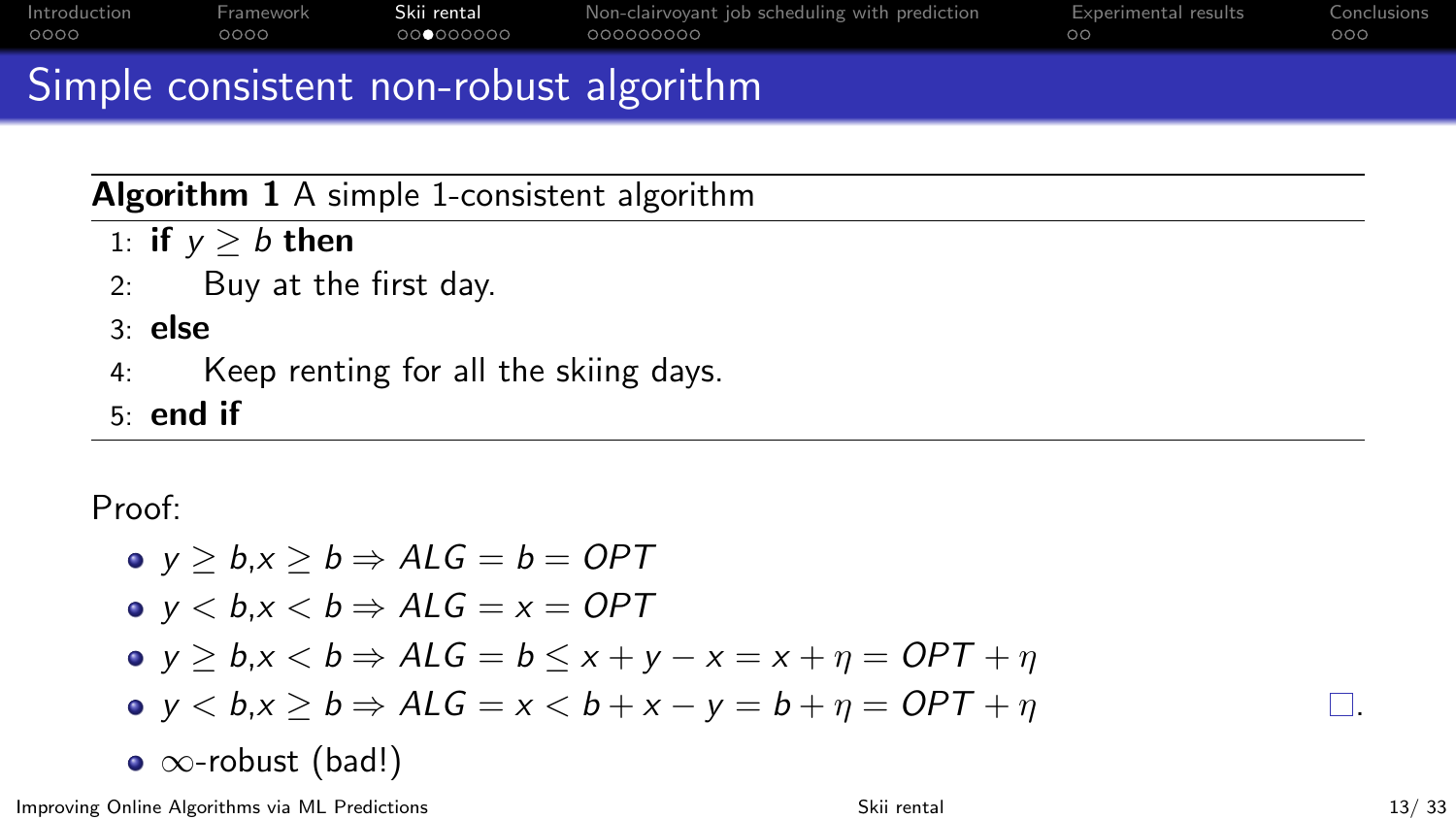<span id="page-13-0"></span>

|              | Deterministic algorithm |                       |                                                |                      |             |
|--------------|-------------------------|-----------------------|------------------------------------------------|----------------------|-------------|
| Introduction | Framework               | Skii rental           | Non-clairvoyant job scheduling with prediction | Experimental results | Conclusions |
| 0000         | ററററ                    | - ∩ ∩ ∩ ∩ ∩ ∩ ∩ ∩ ∩ ∩ | .000000000                                     | ററ                   | റററ         |

Algorithm 2 A deterministic robust and consistent algorithm

- 1: if  $y \ge b$  then
- 2: Buy at the start of day  $[\lambda b]$ .
- 3: else
- 4: Buy at the start of day  $\lceil b/\lambda \rceil$ .
- 5: end if

\n- competitive ratio: 
$$
\min\{\frac{1+\lambda}{\lambda}, (1+\lambda) + \frac{\eta}{(1-\lambda)OPT}\}
$$
.
\n- (1+1/\lambda)-robust.
\n- (1+\lambda)-consistent.
\n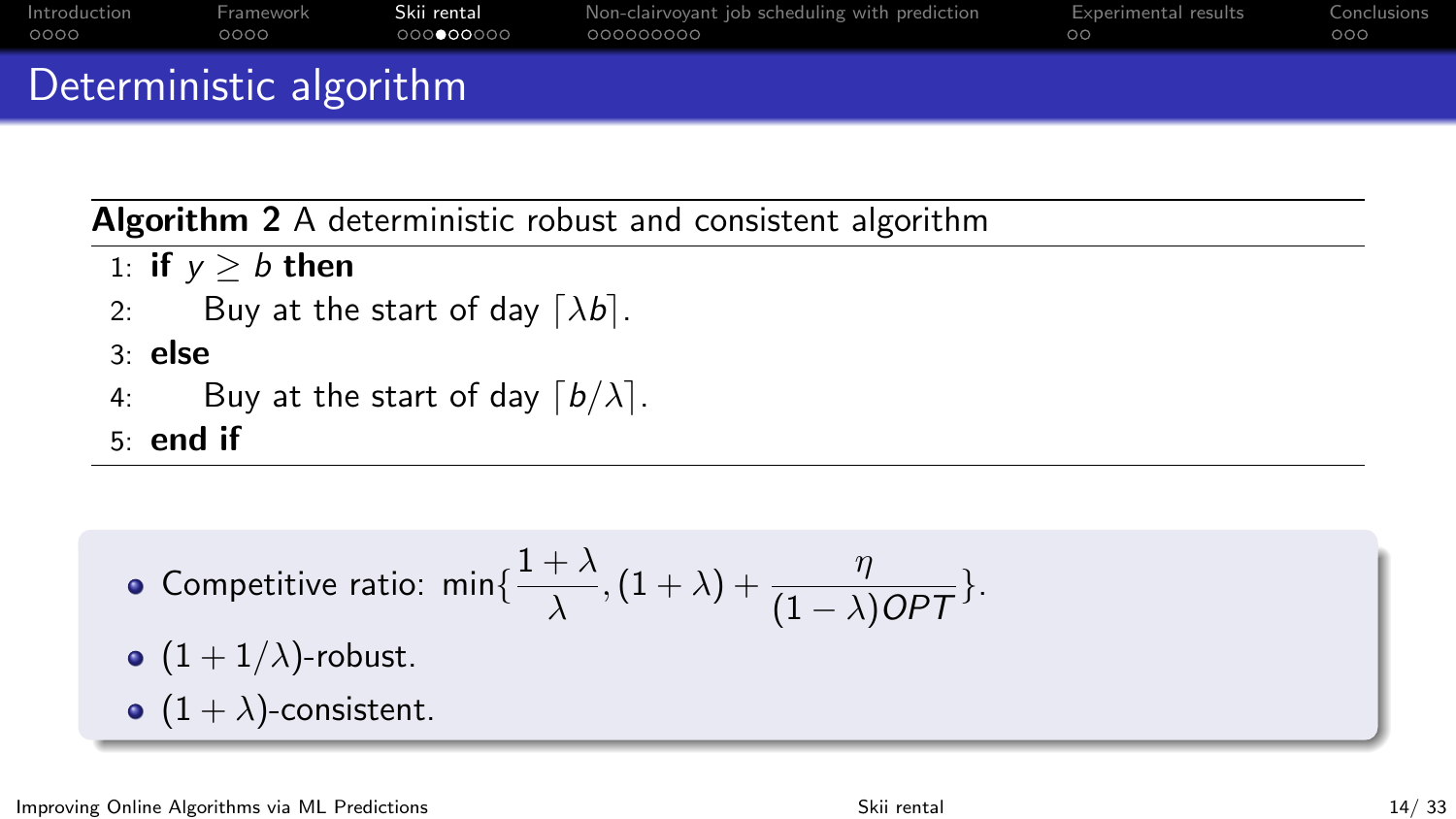| 0000                    | ററററ | 000000000 | 000000000 | ററ | റററ |
|-------------------------|------|-----------|-----------|----|-----|
| Analysis -Proof outline |      |           |           |    |     |

### Case 1

- If  $y \ge b$  then buy the skis on day  $\lceil \lambda b \rceil < b$ . If  $x \geq \lceil \lambda b \rceil$  then  $ALG = b + \lceil \lambda b \rceil - 1 \leq \left( \frac{1 + \lambda}{\lambda} \right)$ λ  $\bigg\{ \lambda b$ , OPT  $\geq \big[\lambda b\big] \Rightarrow c \leq \frac{1+\lambda}{\lambda}$ λ
- If  $y < b$  then buy on day  $\lceil b/\lambda \rceil$ . Worst case ratio happens if  $x = \lceil b/\lambda \rceil$ .

\n- \n
$$
ALG = b + \lceil \lambda b \rceil - 1 \leq \left( \frac{1 + \lambda}{\lambda} \right) \lambda b
$$
\n
\n- \n
$$
OPT = b \Rightarrow c \leq \frac{1 + \lambda}{\lambda}
$$
\n
\n

Improving Online Algorithms via ML Predictions **Skitters** [Skii rental](#page-10-0) Skii rental 15/ 33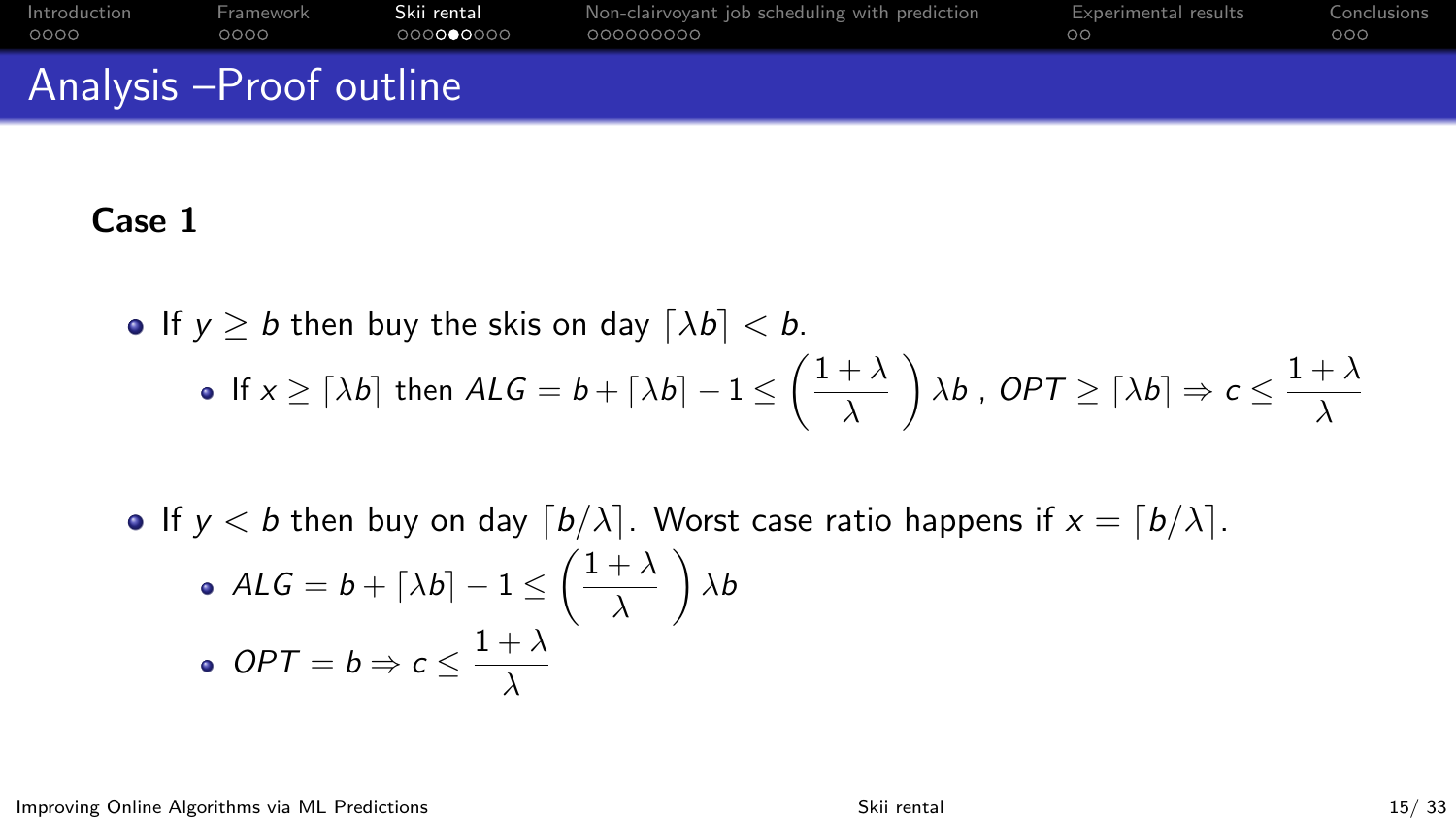| Introduction            | Framework | Skii rental         | Non-clairvoyant job scheduling with prediction | Experimental results | Conclusions |
|-------------------------|-----------|---------------------|------------------------------------------------|----------------------|-------------|
| 0000                    | റററെ      | .000 <b>000</b> 000 | - 000000000                                    | ററ                   | റററ         |
| Analysis -Proof outline |           |                     |                                                |                      |             |

### Case 2

If  $y > b$  then buy the skis on day  $[\lambda b] < b$ ,

$$
\bullet \ \forall x < [\lambda b] \Rightarrow ALG = OPT = x
$$

 $\bullet \forall x \geq [\lambda b] \Rightarrow ALG = b + [\lambda b] - 1 \leq (1 + \lambda)b \leq (1 + \lambda)(OPT + \eta)$ 

If  $y < b$  then buy the skis on day  $[\lambda b] < b$ ,

$$
\bullet \forall x < b \Rightarrow ALG = OPT = x
$$

$$
\bullet \ \forall x \in (b, \lceil b/\lambda \rceil) \Rightarrow \mathsf{ALG} = x \leq y + \eta < b + \eta = \mathsf{OPT} + \eta
$$

\n- \n
$$
\sqrt{4} \geq \left\lceil \frac{b}{\lambda} \right\rceil
$$
\n
\n- \n
$$
\sqrt{7} = \sqrt{5} \geq \sqrt{5} \geq \sqrt{5} \geq \sqrt{5} \geq \sqrt{5} \geq \sqrt{5} \geq \sqrt{5} \geq \sqrt{5} \geq \sqrt{5} \geq \sqrt{5} \geq \sqrt{5} \geq \sqrt{5} \geq \sqrt{5} \geq \sqrt{5} \geq \sqrt{5} \geq \sqrt{5} \geq \sqrt{5} \geq \sqrt{5} \geq \sqrt{5} \geq \sqrt{5} \geq \sqrt{5} \geq \sqrt{5} \geq \sqrt{5} \geq \sqrt{5} \geq \sqrt{5} \geq \sqrt{5} \geq \sqrt{5} \geq \sqrt{5} \geq \sqrt{5} \geq \sqrt{5} \geq \sqrt{5} \geq \sqrt{5} \geq \sqrt{5} \geq \sqrt{5} \geq \sqrt{5} \geq \sqrt{5} \geq \sqrt{5} \geq \sqrt{5} \geq \sqrt{5} \geq \sqrt{5} \geq \sqrt{5} \geq \sqrt{5} \geq \sqrt{5} \geq \sqrt{5} \geq \sqrt{5} \geq \sqrt{5} \geq \sqrt{5} \geq \sqrt{5} \geq \sqrt{5} \geq \sqrt{5} \geq \sqrt{5} \geq \sqrt{5} \geq \sqrt{5} \geq \sqrt{5} \geq \sqrt{5} \geq \sqrt{5} \geq \sqrt{5} \geq \sqrt{5} \geq \sqrt{5} \geq \sqrt{5} \geq \sqrt{5} \geq \sqrt{5} \geq \sqrt{5} \geq \sqrt{5} \geq \sqrt{5} \geq \sqrt{5} \geq \sqrt{5} \geq \sqrt{5} \geq \sqrt{5} \geq \sqrt{5} \geq \sqrt{5} \geq \sqrt{5} \geq \sqrt{5} \geq \sqrt{5} \geq \sqrt{5} \geq \sqrt{5} \geq \sqrt{5} \geq \sqrt{5} \geq \sqrt{5} \geq \sqrt{5} \geq \sqrt{5} \geq \sqrt{5} \geq \sqrt{5} \geq \sqrt{5} \geq \sqrt{5} \geq \sqrt{5} \geq \sqrt{5} \geq \sqrt{5} \geq \sqrt{
$$

П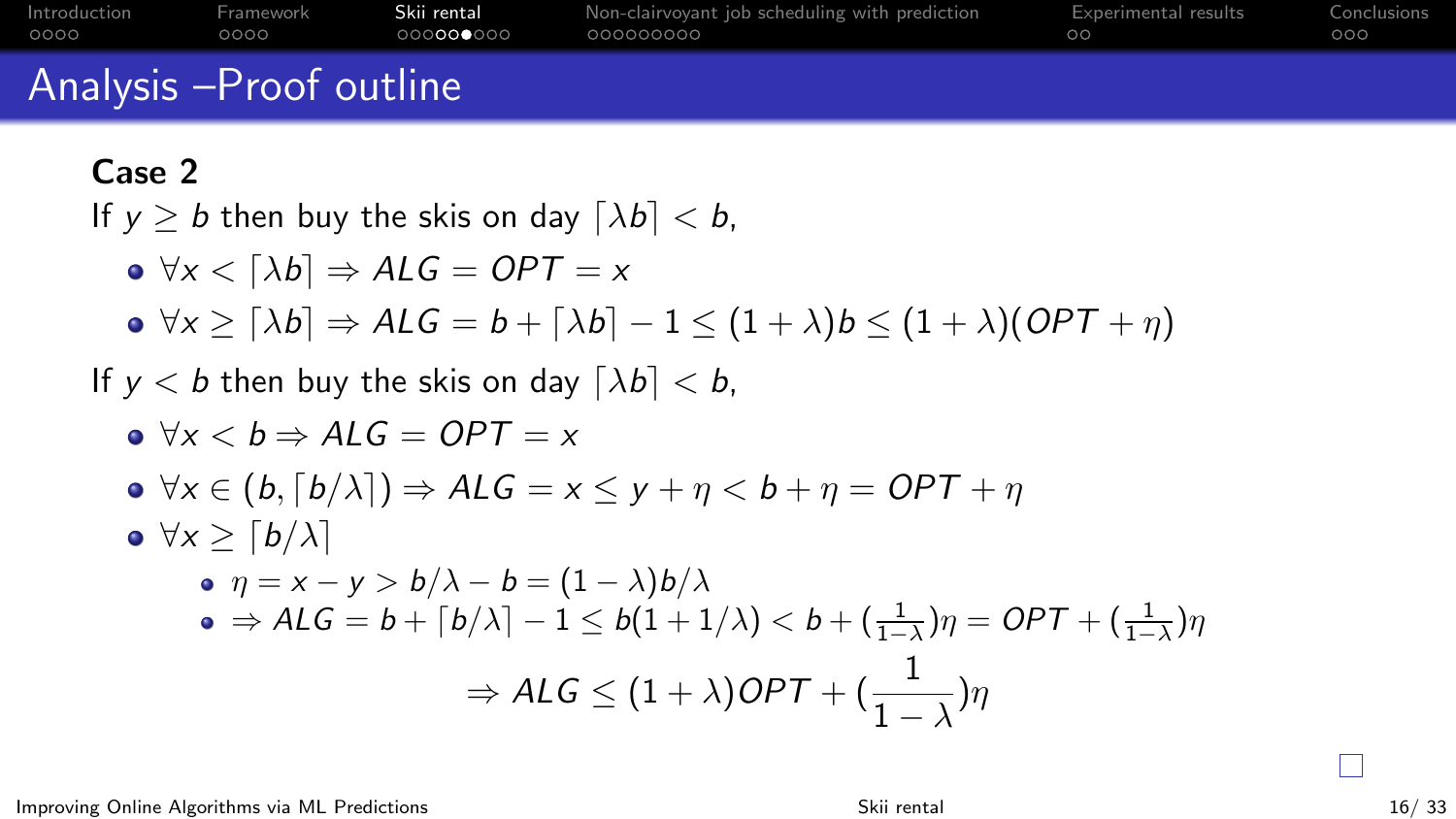<span id="page-16-0"></span>

| Introduction<br>OOOO | Framework<br>ററററ | Skii rental<br>.000000 <b>000</b> | Non-clairvoyant job scheduling with prediction<br>. 000000000 | Experimental results<br>ററ<br>_____ | Conclusions<br>റററ |
|----------------------|-------------------|-----------------------------------|---------------------------------------------------------------|-------------------------------------|--------------------|
| $\sim$               |                   |                                   |                                                               |                                     |                    |

## Randomized algorithm

Algorithm 3 A randomized robust and consistent algorithm

- 1: if  $v > b$  then
- 2: Let  $k \leftarrow |\lambda b|$
- 3: else
- 4: Let  $k \leftarrow \lceil b/\lambda \rceil$
- 5: end if
- 6: Define distribution  $q$  s.t.  $\forall 1 \leq i \leq k$ ,  $q_i \propto (1-1/b)^{-i}$ .
- 7: Buy at the start of day  $i$  sampled from  $q$ .

\n- \n 6. Compute ratio: 
$$
\min\left\{\frac{1}{1 - e^{-(\lambda - 1/b)}}, \frac{\lambda}{(1 - e^{-\lambda})}(1 + \frac{\eta}{OPT})\right\}
$$
.\n
\n- \n 6.  $\left(\frac{1}{1 - e^{-(\lambda - 1/b)}}\right)$ -robust.\n
\n- \n 9.  $\left(\frac{\lambda}{1 - e^{-\lambda}}\right)$ -consistent.\n
\n- \n 10. If  $e^{-(\lambda - 1/b)}$  is the  $\lambda$ -directions is  $\lambda$ -directions.\n
\n- \n 117/33\n
\n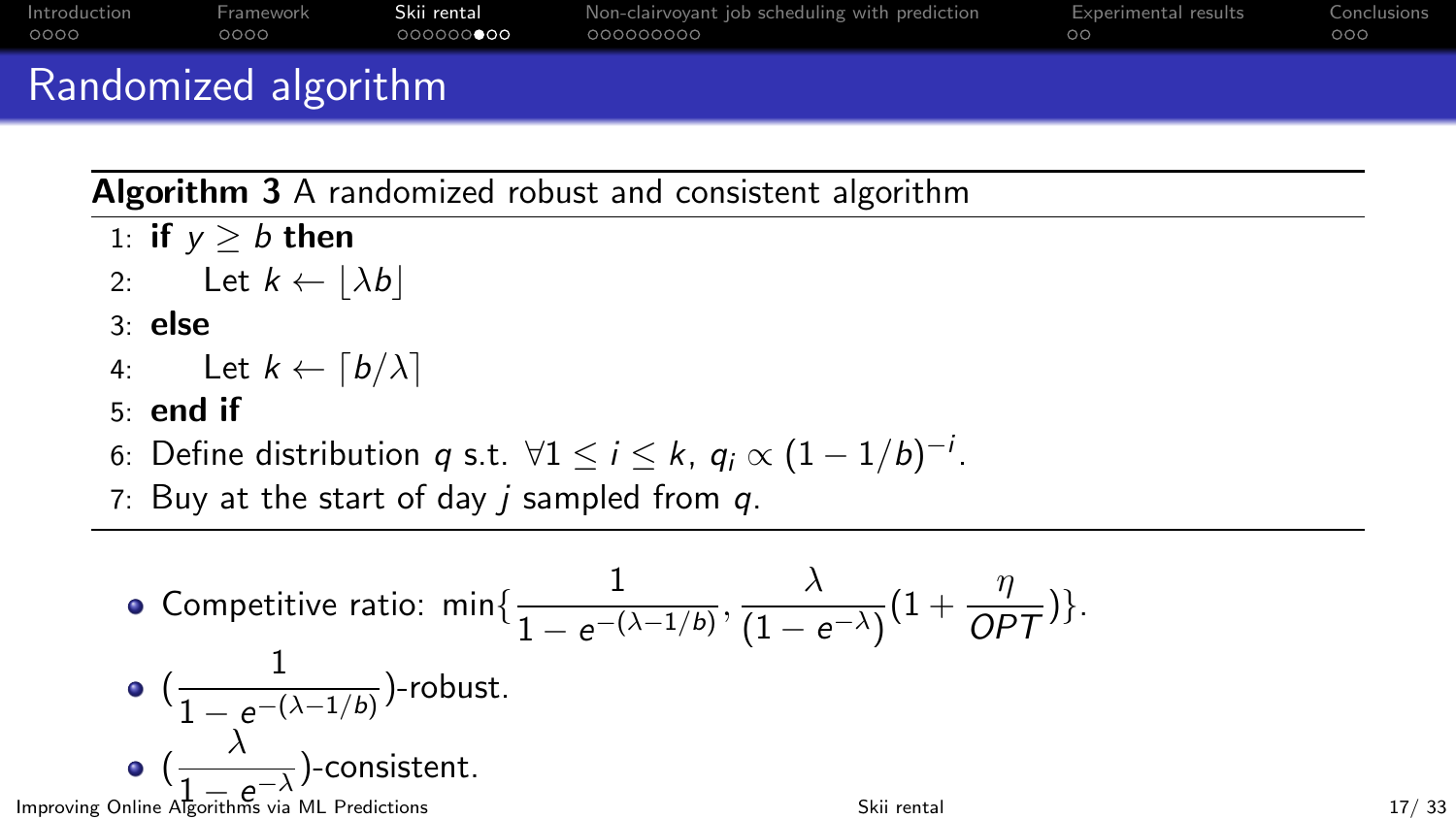| Introduction             | Framework | Skii rental        | Non-clairvoyant job scheduling with prediction | Experimental results | Conclusions |
|--------------------------|-----------|--------------------|------------------------------------------------|----------------------|-------------|
| 0000                     | ററററ      | .000000 <b>000</b> | - 000000000                                    | nn                   | റററ         |
| Analysis -proof outline. |           |                    |                                                |                      |             |

A case by case study again, very similar to proof of deterministic case.

• Expectations are computed directly on the distributions q.

Exponentials appearing from the sums are upper bounded with natural base exponentials.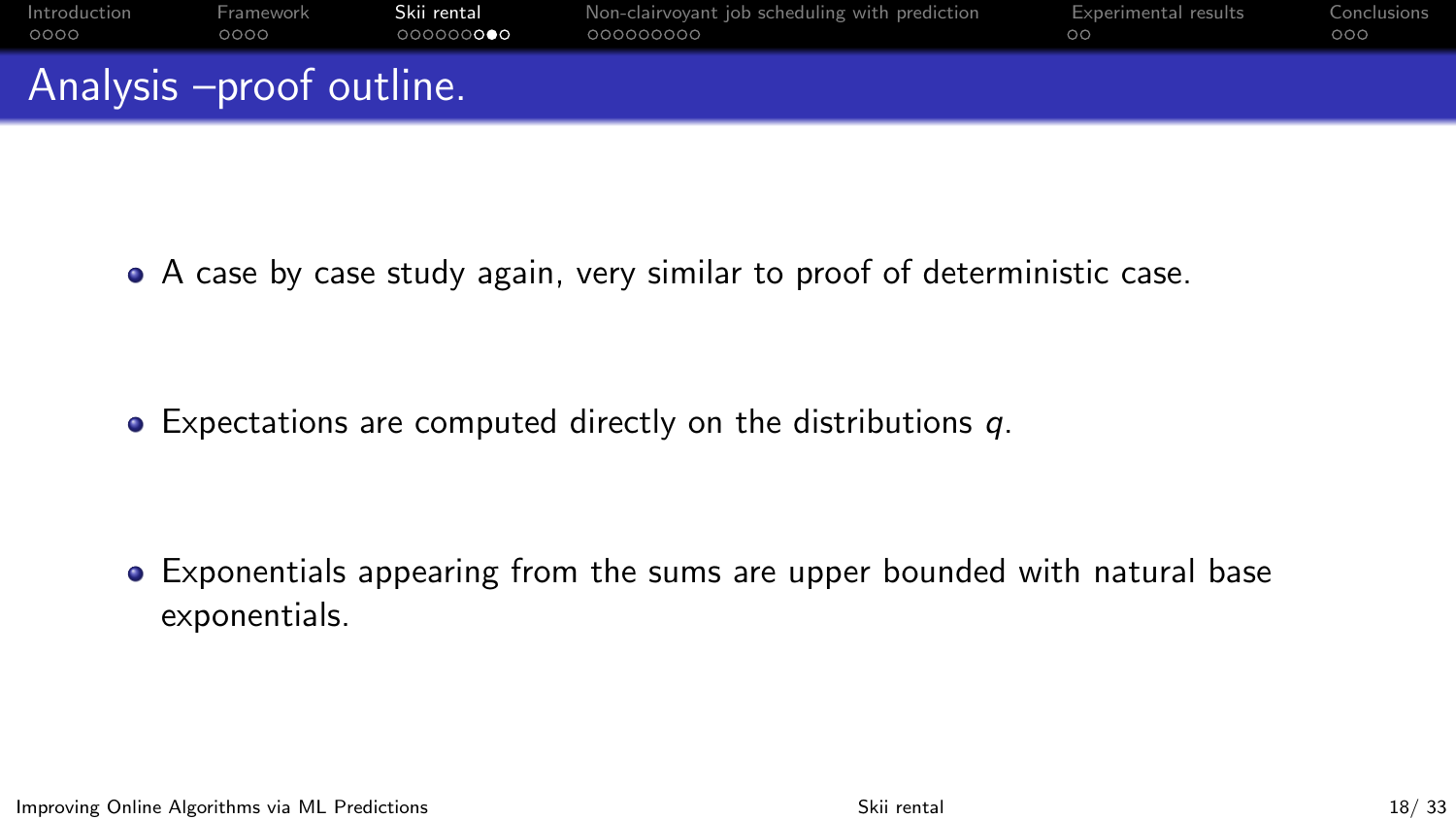| Introduction               | Framework | Skii rental | Non-clairvoyant job scheduling with prediction | <b>Experimental results</b> | Conclusions |
|----------------------------|-----------|-------------|------------------------------------------------|-----------------------------|-------------|
| 0000                       | ററററ      | ©©©©©©      | - 000000000                                    | ററ                          | 000         |
| <b>Randomization helps</b> |           |             |                                                |                             |             |



Figure: figure 1 from main paper.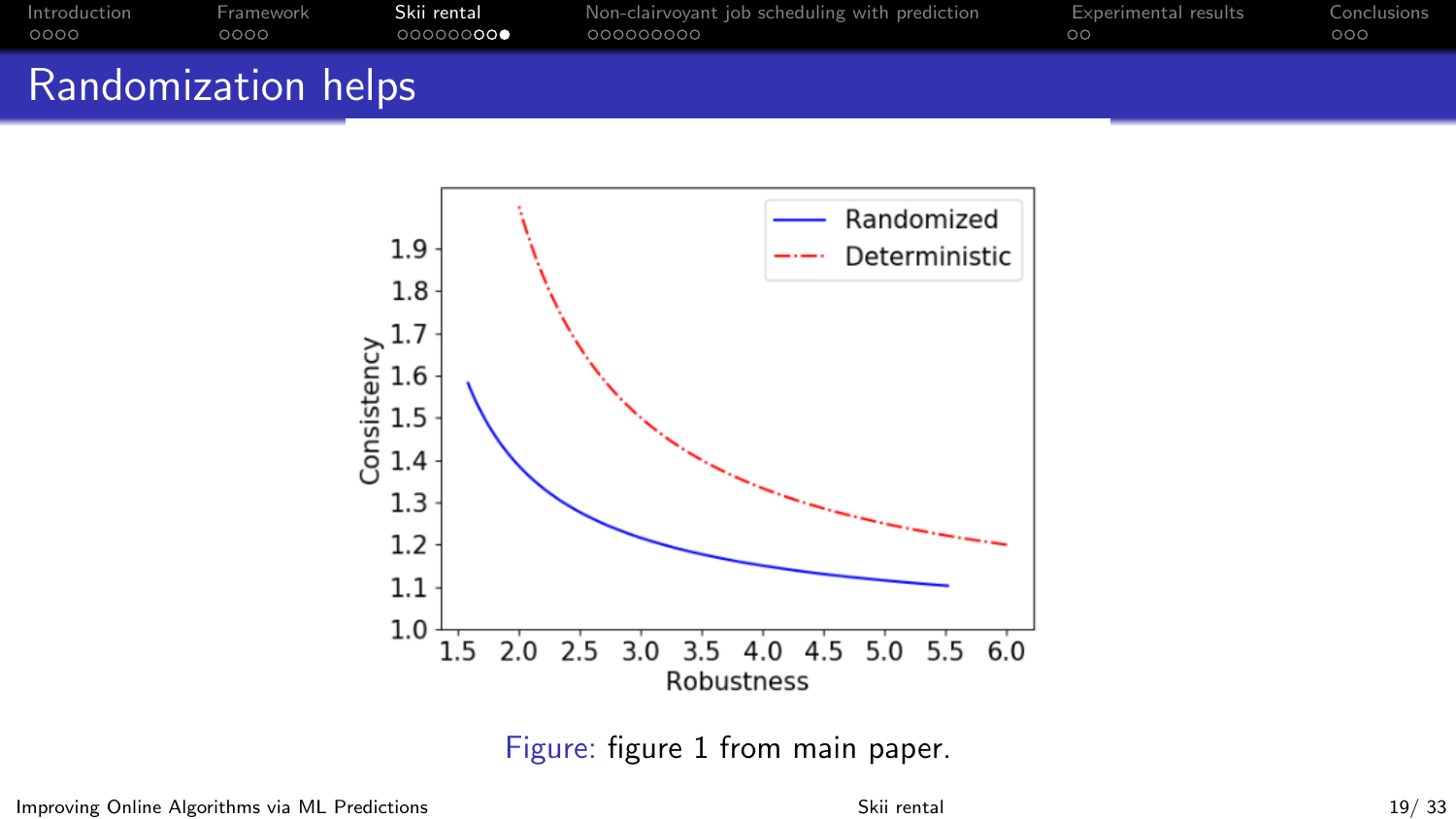<span id="page-19-0"></span>[Introduction](#page-2-0) [Framework](#page-6-0) [Skii rental](#page-10-0) [Non-clairvoyant job scheduling with prediction](#page-19-0) [Experimental results](#page-28-0) [Conclusions](#page-30-0) 0000 000000000

Non-clairvoyant job scheduling with prediction

# Non-clairvoyant job scheduling with prediction

Improving Online Algorithms via ML Predictions Non-clairvoyant iob scheduling with prediction 20/ 33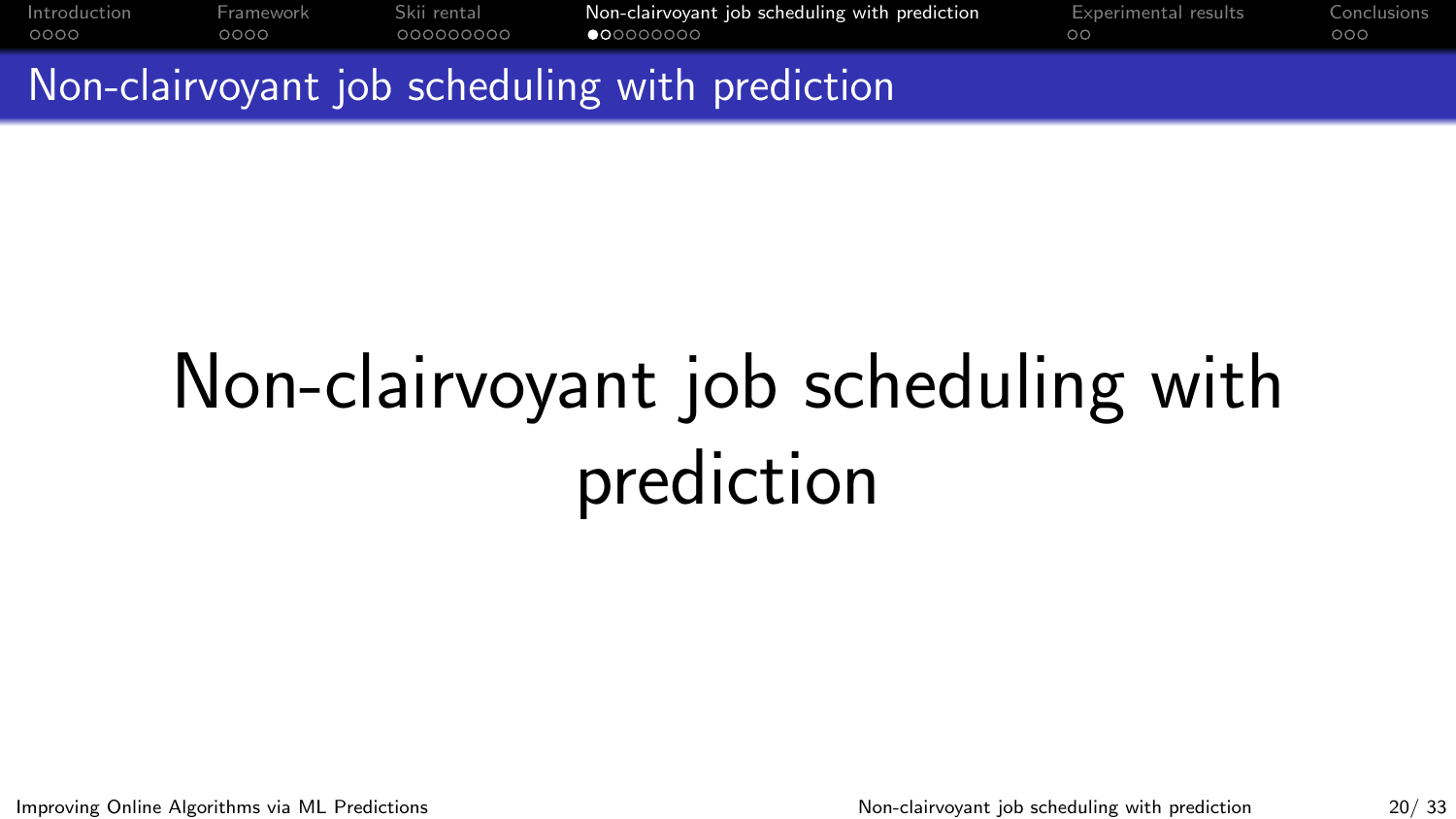| Introduction | Framework | Skii rental | Non-clairvoyant job scheduling with prediction | Experimental results | Conclusions |
|--------------|-----------|-------------|------------------------------------------------|----------------------|-------------|
| 0000         | ററററ      | 000000000   | <b>00</b> 0000000                              | ററ                   | 000         |
|              |           |             |                                                |                      |             |

## Non-clairvoyant job scheduling

- Problem:
	- $\bullet$  Schedule *n* jobs on a single machine with no release date.
	- Jobs' length is at least 1.
	- Processing required time  $x_i$  of job *j* is unknown until finished.
	- Any job can be preempted at any time and resumed later at no cost.
	- Objective: minimize sum of flow competition times (Makespan).
	- Prediction error:  $\eta = \sum_{j=1}^{n} |x_j y_j|$
- Clairvoyant optimal algorithm: Shortest Remaining Job First (SRJF)
	- On any new arrival start processing the job with the least remaining processing time. • 1-competitive.
- Optimal algorithm in the non-clairvoyant case: **Round-Robin (RR)** 
	- All k unfinished jobs run at the machine at equal rates of  $1/k$ .
	- 2-competitive (tight).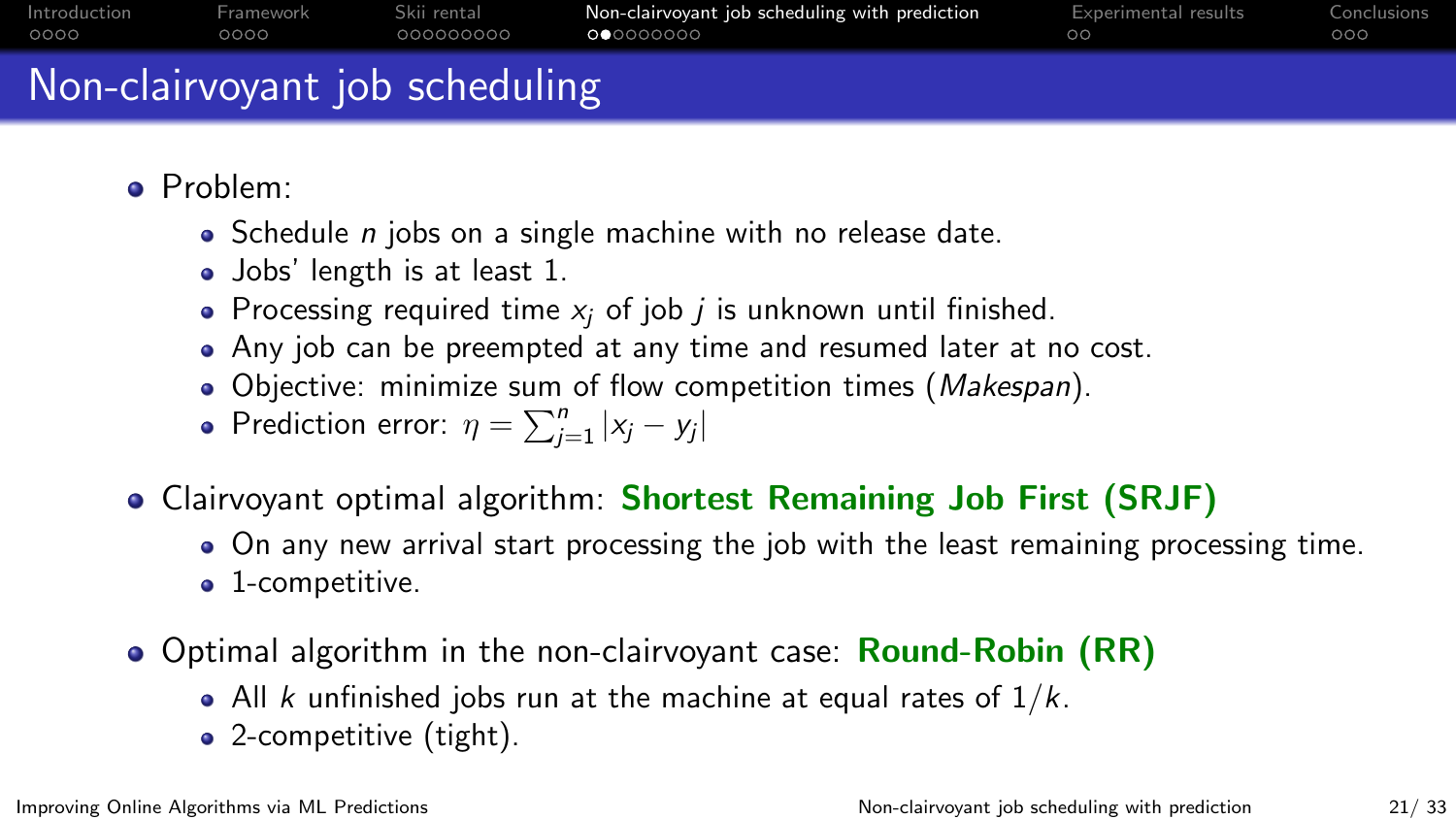<span id="page-21-0"></span>

|        |                                    | Algorithm with nuodictions algorign |                                                |                      |             |
|--------|------------------------------------|-------------------------------------|------------------------------------------------|----------------------|-------------|
| - ററററ | ററററ                               | .000000000                          | െറെറെററെ                                       |                      | . റററ       |
|        | Introduction Framework Skii rental |                                     | Non-clairvoyant job scheduling with prediction | Experimental results | Conclusions |

## Algorithm with predictions – design

- We have predictions available.
- RR gets no benefit from predictions.
- Our worst case should then be like RR (2-comp).
- If predictions are perfect we are in the clairvovant case! We should be then able to perform as good as SRJF.
- Enter Shortest Predicted Job First (SPJF).
	- Factor *n* off with worst case bad predictions.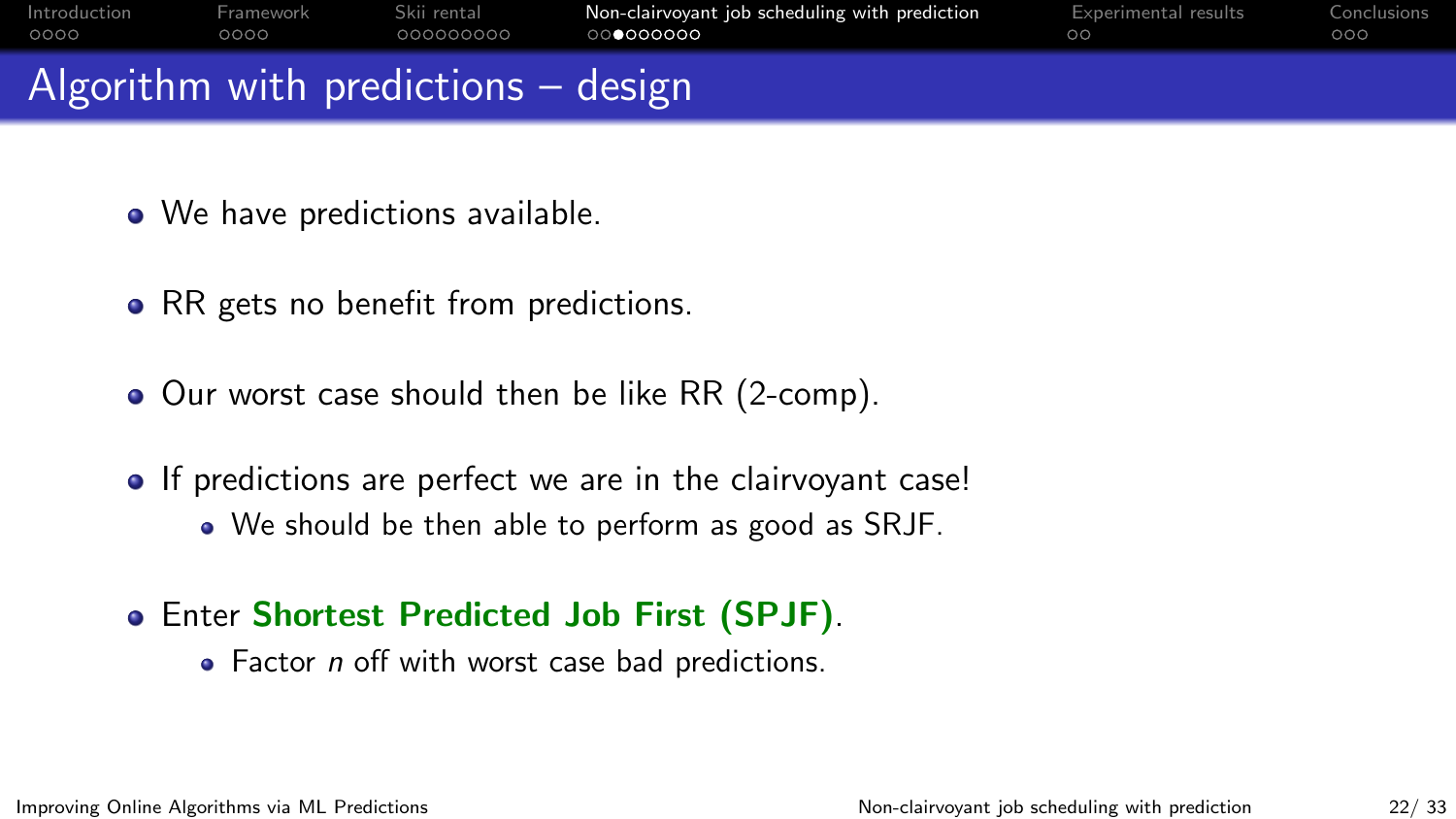| Introduction             | Framework | Skii rental | Non-clairvovant job scheduling with prediction | Experimental results | Conclusions |
|--------------------------|-----------|-------------|------------------------------------------------|----------------------|-------------|
| 0000                     | റററ       | 000000000   | ററ∩ൈറററ                                        | ററ                   | റററ         |
| Preferential Round Robin |           |             |                                                |                      |             |

### Preferential Round Robin

- Run RR and SPJF in parallel!
- $\bullet$  SPJF at a rate 1 −  $\lambda$ .
- RR at a rate  $\lambda$
- Competitive ratio: min $\{\frac{1}{1-\lambda}\left(1+\frac{2\eta}{n}\right), \frac{2}{\lambda}\}$  $\frac{2}{\lambda}$ .
- 2  $\frac{2}{\lambda}$ -robust.
- $2-\lambda$  $\frac{2-\lambda}{2-2\lambda}$ -consistent. (requires detailed analysis)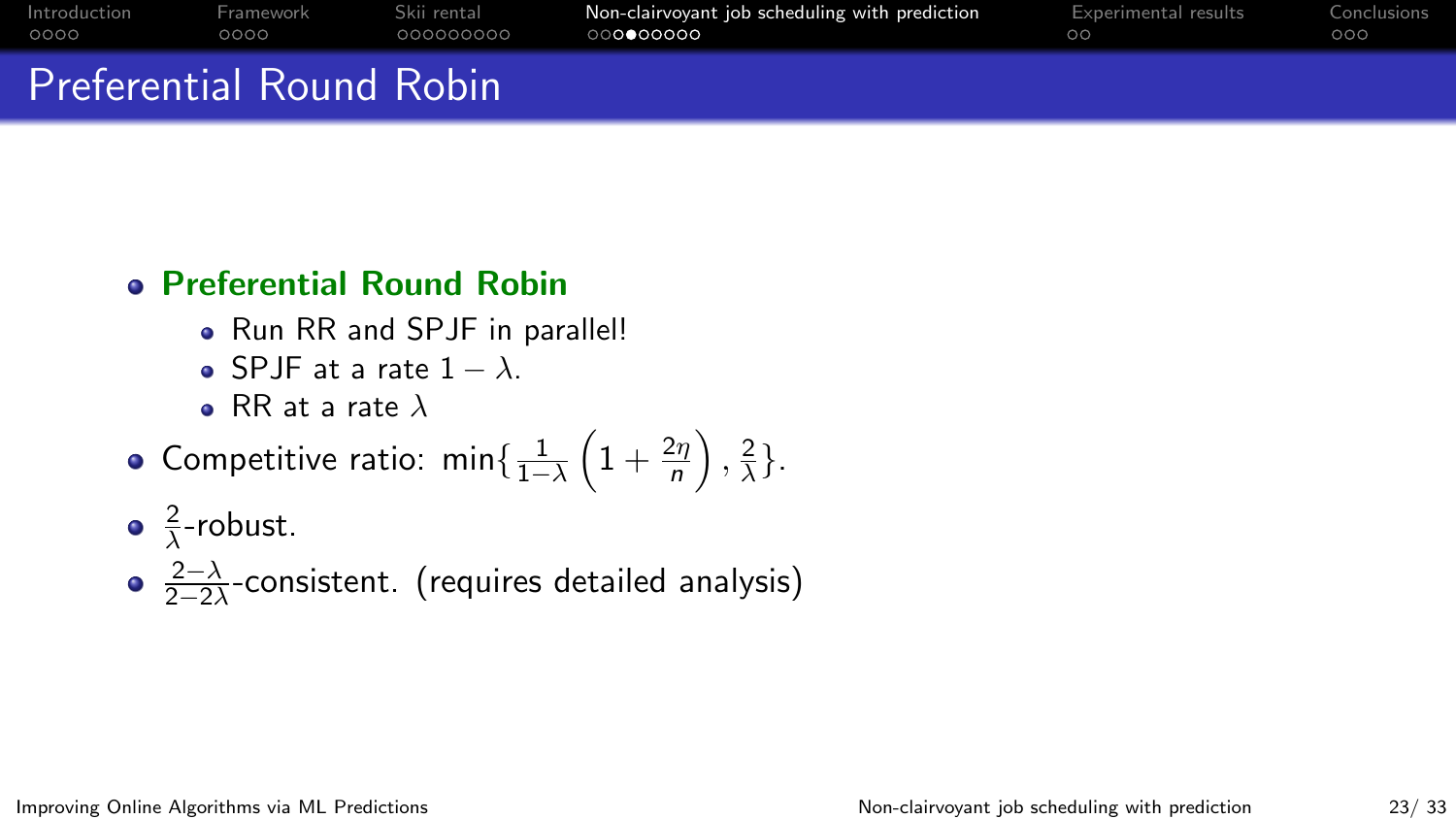| Introduction | Framework | Skii rental | Non-clairvoyant job scheduling with prediction | Experimental results | Conclusions |
|--------------|-----------|-------------|------------------------------------------------|----------------------|-------------|
| 0000         | റററ       | . 000000000 | െറെ∙േററെ                                       | ററ                   | റററ         |
| Analysis     |           |             |                                                |                      |             |

### **Definition**

An algorithm is *monotonic* if given two instances handling processing times  $(x_1,\ldots,x_n)$  and  $(x'_1,\ldots,x'_n)$  s.t.  $x_i\leq x'_i$   $\forall i$ , then the objective function  $f$  satisfies  $f(x_1,...,x_n) \leq f(x'_1,...,x'_n).$ 

### Lemma 1

Given two monotonic algorithms A and B with competitiveness  $\alpha$  and  $\beta$  (respectively) for the minimum makespan problem with preemptions, and a parameter  $\lambda \in (0,1)$ , one can obtain a competitive ratio of min $\{\frac{\alpha}{\lambda}\}$  $\frac{\alpha}{\lambda}, \frac{\beta}{1-}$  $\frac{\beta}{1-\lambda}\}$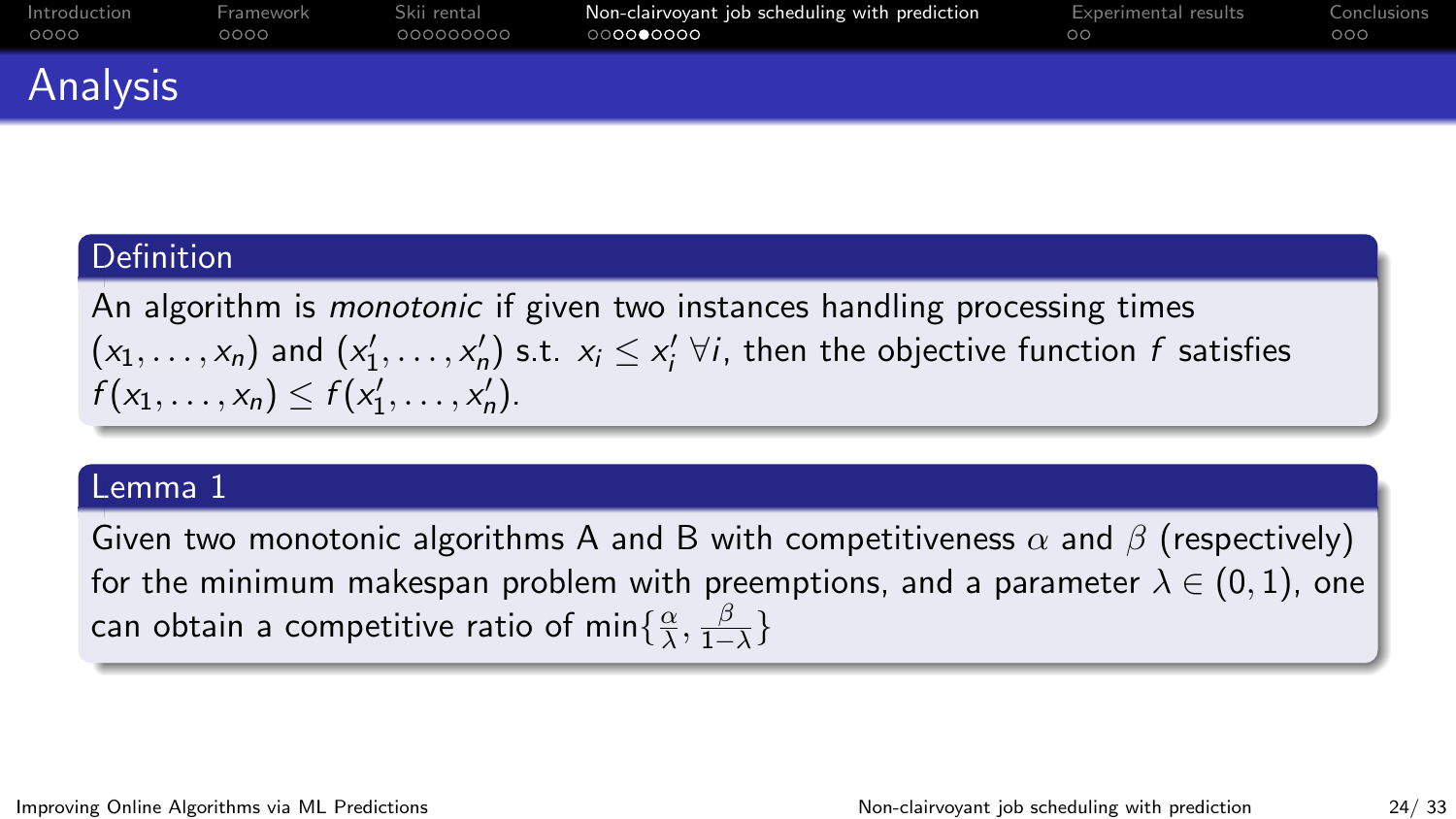| Introduction | Framework | Skii rental | Non-clairvoyant job scheduling with prediction | Experimental results | Conclusions |
|--------------|-----------|-------------|------------------------------------------------|----------------------|-------------|
| 0000         | ററററ      | 000000000   | ○○○○○●○○○                                      | ററ                   | റററ         |
| Analysis     |           |             |                                                |                      |             |

### Proof of Lemma 1.

By running A and B in parallel, each unit of time is split among the two in a  $(\lambda, 1 - \lambda)$ split. This would increase the makespan of each one alone by the respective factors:  $1/\lambda$  and  $1/(1 - \lambda)$ .

The execution of any algorithm only decreases the remaining processing time of jobs. By monotonicity, this may only reduce the makespan of the other algorithm.

Thus both bounds hold simultaneously.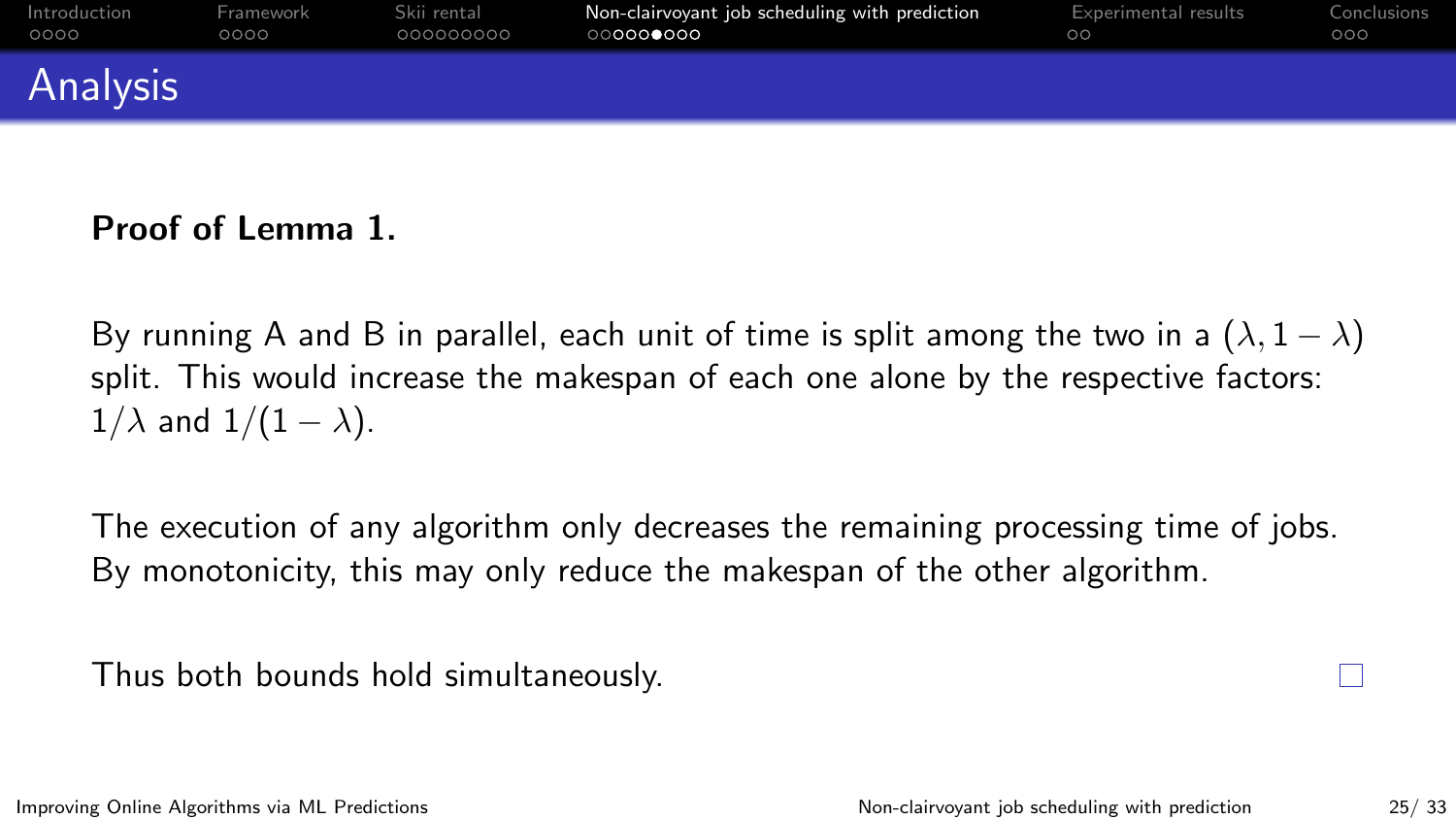| Introduction | Framework | Skii rental | Non-clairvoyant job scheduling with prediction | Experimental results | Conclusions |
|--------------|-----------|-------------|------------------------------------------------|----------------------|-------------|
| OOOO         | OOOO '    | .000000000  | 000000000                                      |                      | റററ         |
|              |           |             |                                                |                      |             |

## Analysis - Competitiveness of SPJF

### Lemma 2 Competitiveness of SPJF

The SPJF algorithm has competitive ratio at most  $\left(1+\frac{2\eta}{n}\right)$ 

**Proof.** Assume w.l.o.g.  $x_1 \leq \ldots \leq x_n$  For any  $(i, j)$  let  $d(i, j)$  be the amount of job i executed before completion of job j.

- If  $i < j$  and  $y_i < y_j \Rightarrow d(i, j) + d(j, i) = x_i + 0$ ,
- If  $i < j$  and  $y_i \ge y_i \Rightarrow d(i, j) + d(j, i) = 0 + x_i$

$$
ALG = \sum_{j=1}^{n} x_j + \sum_{(i,j): i < j} (d(i,j) + d(j,i))
$$
\n
$$
= \sum_{j=1}^{n} x_j + \sum_{\substack{(i,j): i < j \\ y_i < y_j}} x_i + \sum_{\substack{(i,j): i < j \\ y_i \ge y_j}} x_j = \sum_{j=1}^{n} x_j + \sum_{\substack{(i,j): i < j \\ y_i \ge y_j}} x_i + \sum_{\substack{(i,j): i < j \\ y_i \ge y_j}} x_j
$$

mproving Online Algorithms via ML Predictions<br>Mon-clairvoyant job scheduling with prediction and the 26/33 monet of 23/33 monet in the United States of 26/33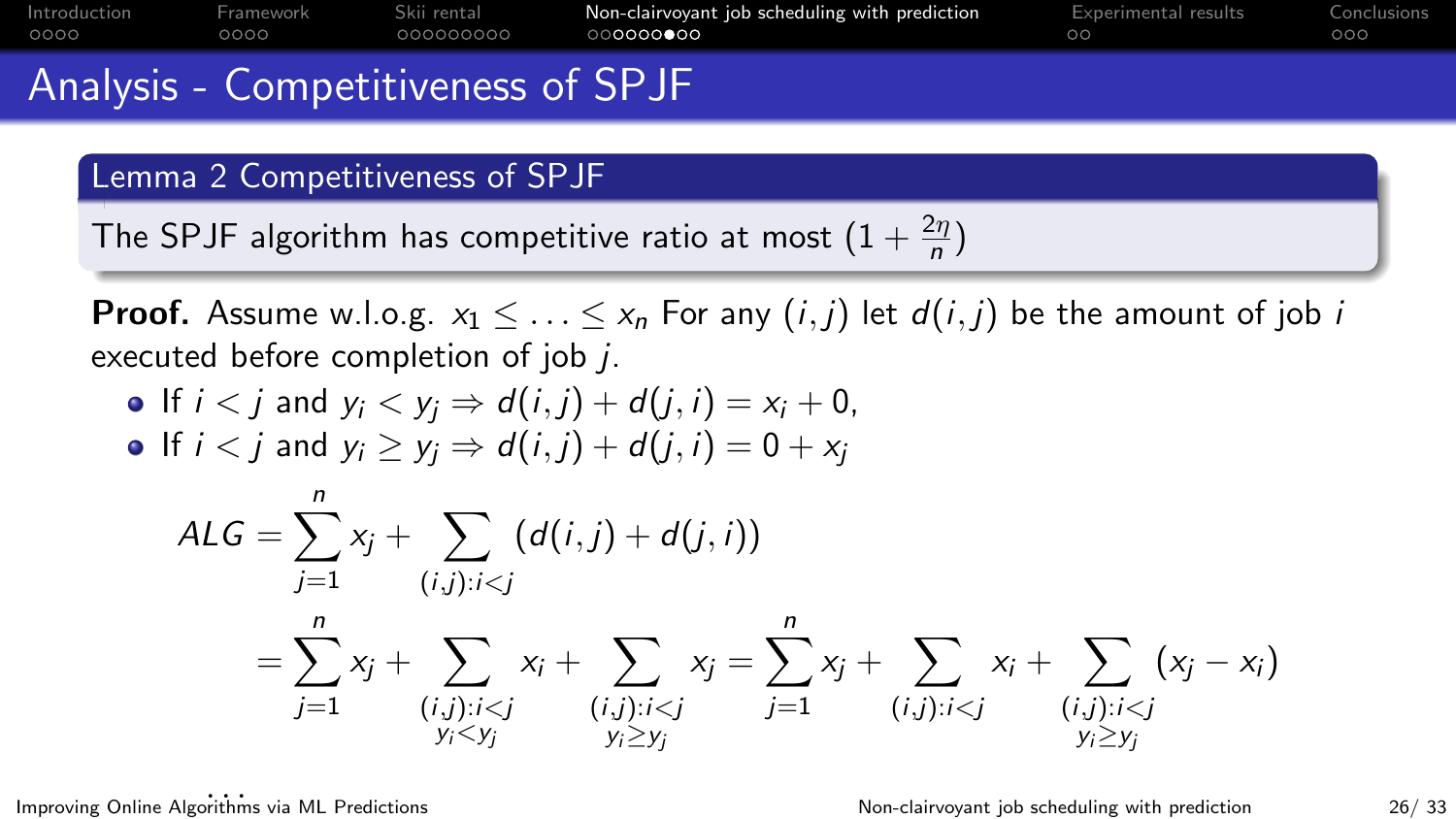|                      |                   |                            | $\mathcal{L} \cap \mathcal{L} \cap \mathcal{L} \cap \mathcal{L} \cap \mathcal{L} \cap \mathcal{L} \cap \mathcal{L} \cap \mathcal{L} \cap \mathcal{L} \cap \mathcal{L} \cap \mathcal{L} \cap \mathcal{L} \cap \mathcal{L} \cap \mathcal{L} \cap \mathcal{L} \cap \mathcal{L} \cap \mathcal{L} \cap \mathcal{L} \cap \mathcal{L} \cap \mathcal{L} \cap \mathcal{L} \cap \mathcal{L} \cap \mathcal{L} \cap \mathcal{L} \cap \mathcal{L} \cap \mathcal{L} \cap \mathcal{L} \cap \mathcal{$ |                      |                    |
|----------------------|-------------------|----------------------------|----------------------------------------------------------------------------------------------------------------------------------------------------------------------------------------------------------------------------------------------------------------------------------------------------------------------------------------------------------------------------------------------------------------------------------------------------------------------------------------|----------------------|--------------------|
| Introduction<br>ററററ | Framework<br>റററെ | Skii rental<br>- 000000000 | Non-clairvoyant job scheduling with prediction<br>, ∩∩∩∩∩∩∩●∩                                                                                                                                                                                                                                                                                                                                                                                                                          | Experimental results | Conclusions<br>റററ |
|                      |                   |                            |                                                                                                                                                                                                                                                                                                                                                                                                                                                                                        |                      |                    |

## Analysis - Competitiveness of SPJF

$$
ALG \le \sum_{j=1}^{n} x_j + \sum_{(i,j): i < j} x_i + \sum_{\substack{(i,j): i < j \\ y_i \ge y_j}} (\eta_i + \eta_j)
$$
\n
$$
= OPT + \sum_{\substack{(i,j): i < j \\ y_i \ge y_j \\ y_i \ge y_j}} (\eta_i + \eta_j)
$$
\n
$$
\le OPT + (n-1)\eta
$$

$$
x_j \ge 1 \,\forall j \Rightarrow OPT \ge \frac{n(n+1)}{2}
$$
\n
$$
\Rightarrow \frac{ALG}{OPT} \le 1 + \frac{2(n-1)\eta}{n(n+1)} < 1 + \frac{2\eta}{n} \quad \Box
$$

Improving Online Algorithms via ML Predictions [Non-clairvoyant job scheduling with prediction](#page-19-0) 27/ 33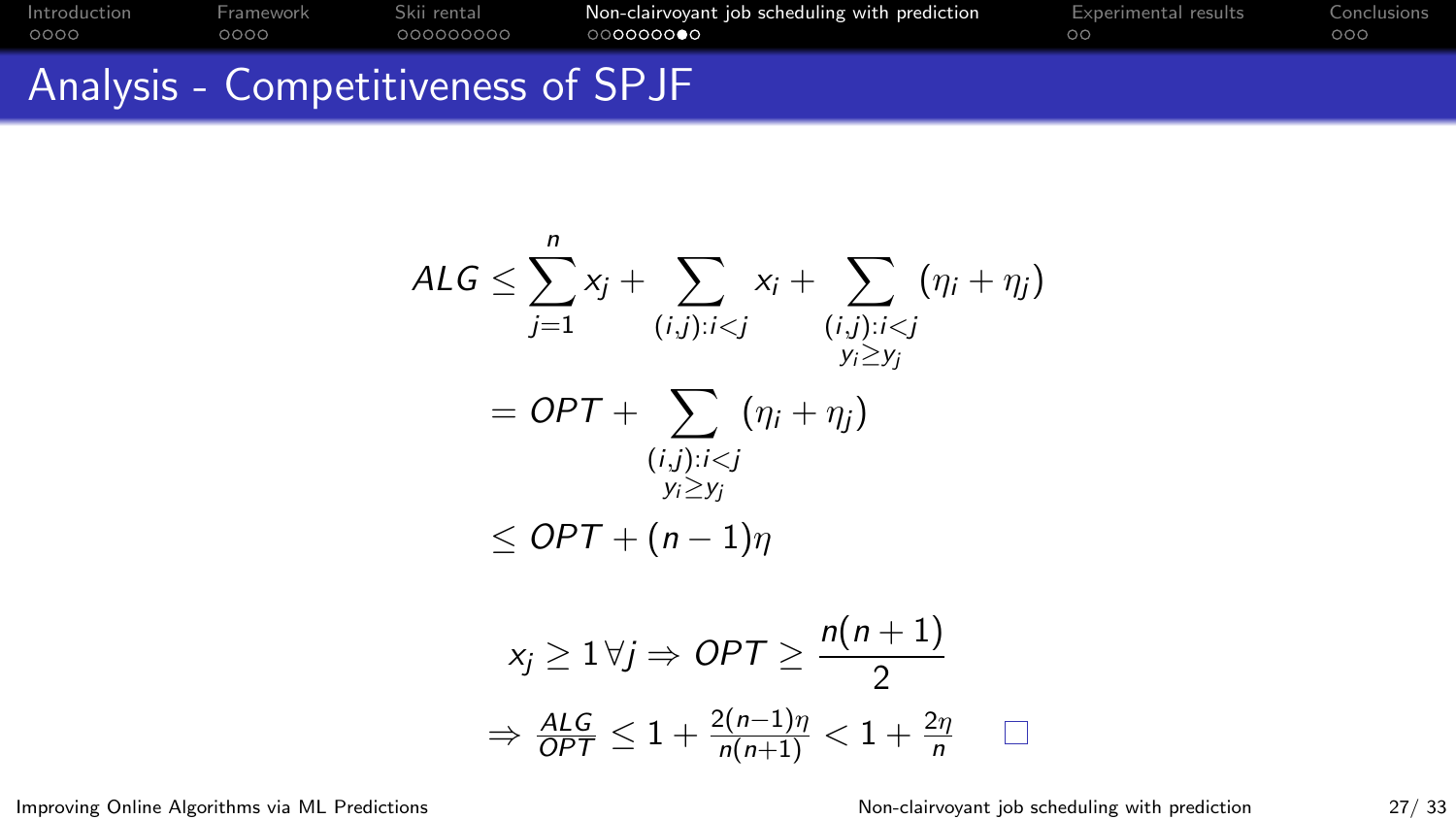| Introduction | Framework | Skii rental | Non-clairvoyant job scheduling with prediction | Experimental results | Conclusions |
|--------------|-----------|-------------|------------------------------------------------|----------------------|-------------|
| 0000         | ററററ      | .000000000  | 00000000                                       | nn                   | റററ         |
| Analysis     |           |             |                                                |                      |             |

### Theorem: Competitiveness of preferential RR.

The preferential RR algorithm with  $\lambda \in (0,1)$  has competitive ratio at most min $\{\frac{1}{1-\lambda}\left(1+\frac{2\eta}{n}\right), \frac{2}{\lambda}\}$  $\frac{2}{\lambda}$ }. In particular, it is  $\frac{2}{\lambda}$ -robust and  $\frac{1}{1-\lambda}$ -consistent.

### Proof.

- Recall for SPJF,  $c = 1 + \frac{2\eta}{n}$  and for RR  $c = 2$ .
- $\bullet$  Combining both algorithms and apply the result from Lemma 1.

#### Theorem

The competitive ratio of preferential RR under perfect prediction is at most  $\frac{2-\lambda}{2-2\lambda}$ 

### Proof ommited.

Improving Online Algorithms via ML Predictions Non-clairvoyant iob scheduling with prediction 28/33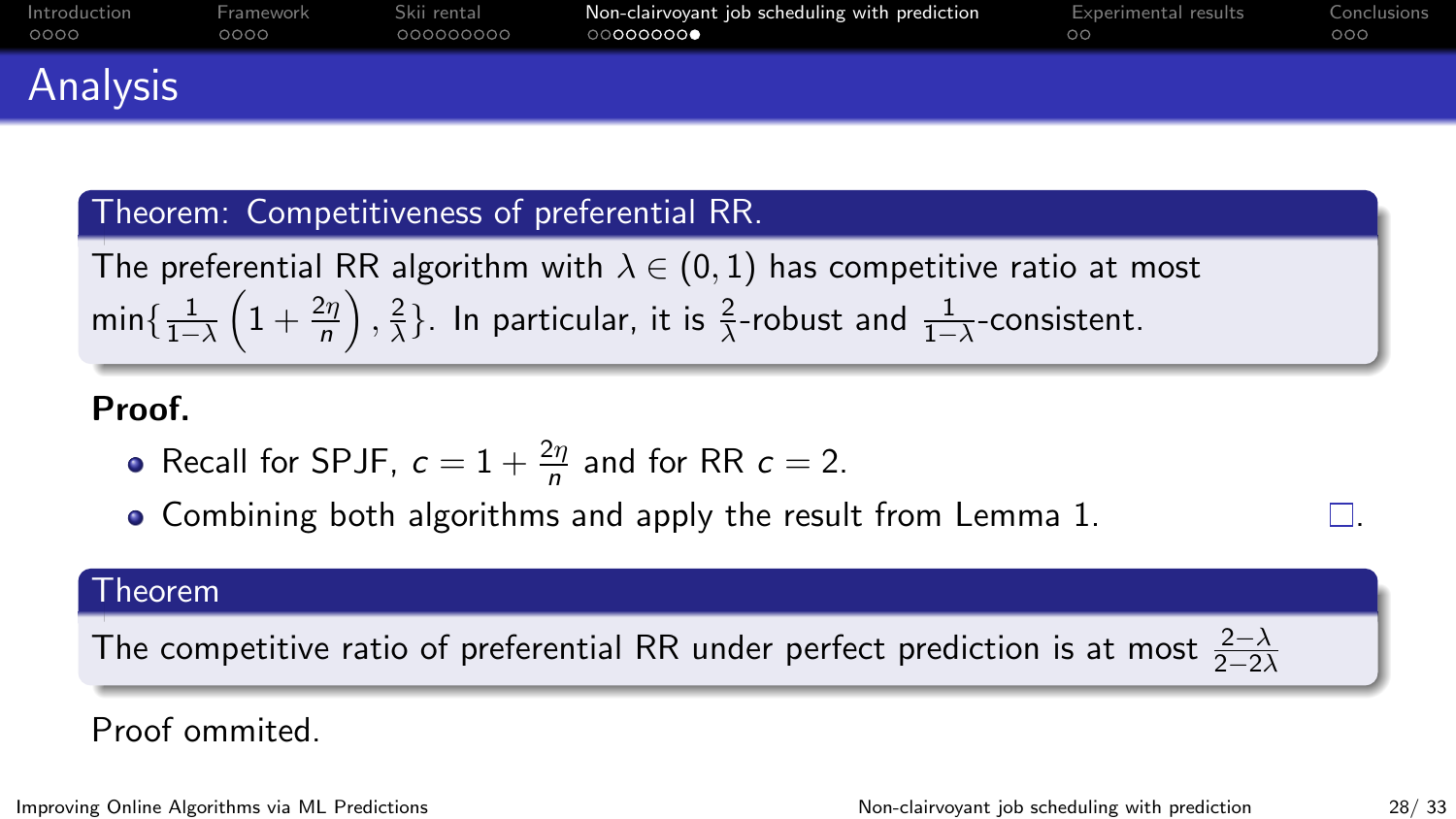<span id="page-28-0"></span>

| Introduction | Framework | Skii rental | Non-clairvoyant job scheduling with prediction | Experimental results | Conclusions |
|--------------|-----------|-------------|------------------------------------------------|----------------------|-------------|
| OOOO         | ೧೧೧೧      | - 000000000 | . 000000000                                    |                      | 000         |
|              |           |             |                                                |                      |             |

## Skii rental – Experimental results



Improving Online Algorithms via ML Predictions **Experimental results** [Experimental results](#page-28-0) 29/33



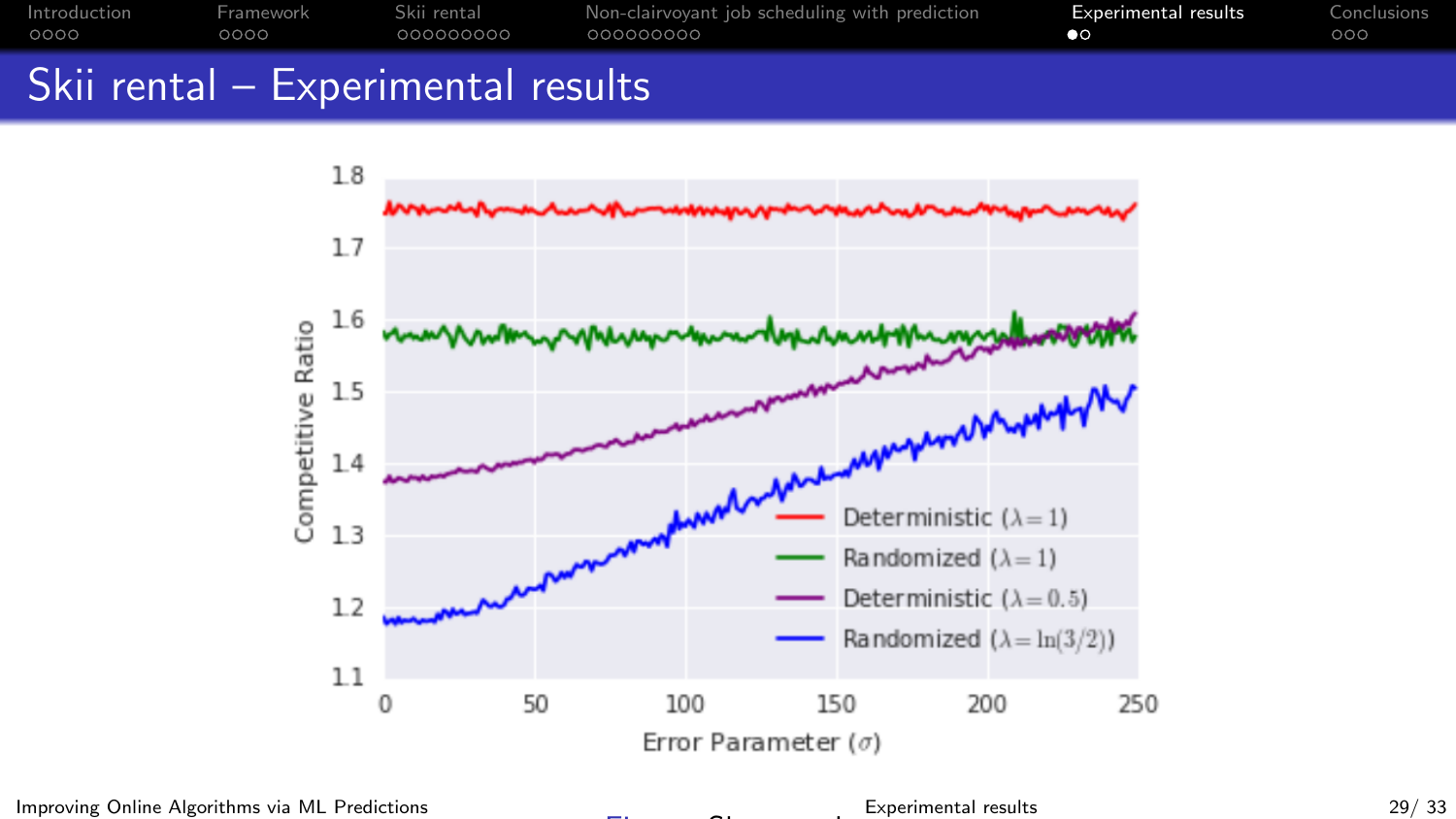

## Non-clairvoyant scheduling –Experimental results



Improving Online Algorithms via ML Predictions  $F: \mathbb{R}^1 \times \mathbb{R}^1 \times \mathbb{R}^2 \times \mathbb{R}^2$  [Experimental results](#page-28-0) 30/33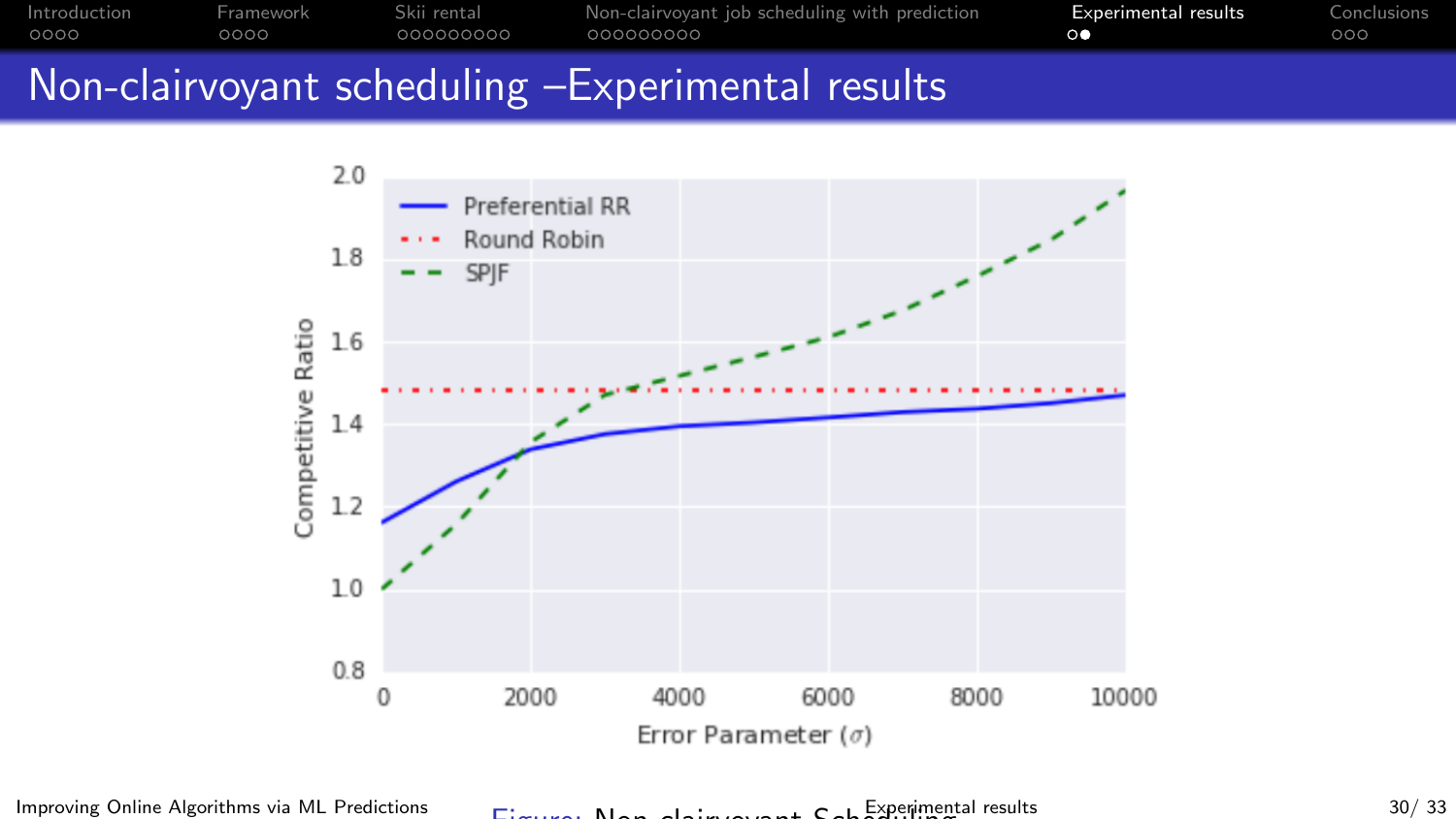<span id="page-30-0"></span>

| Introduction       | Framework | Skii rental | Non-clairvoyant job scheduling with prediction | Experimental results | Conclusions |
|--------------------|-----------|-------------|------------------------------------------------|----------------------|-------------|
| 0000               | റററെ      | 000000000   | .000000000                                     | ററ                   | ൈ           |
| <b>Conclusions</b> |           |             |                                                |                      |             |

## **Conclusions**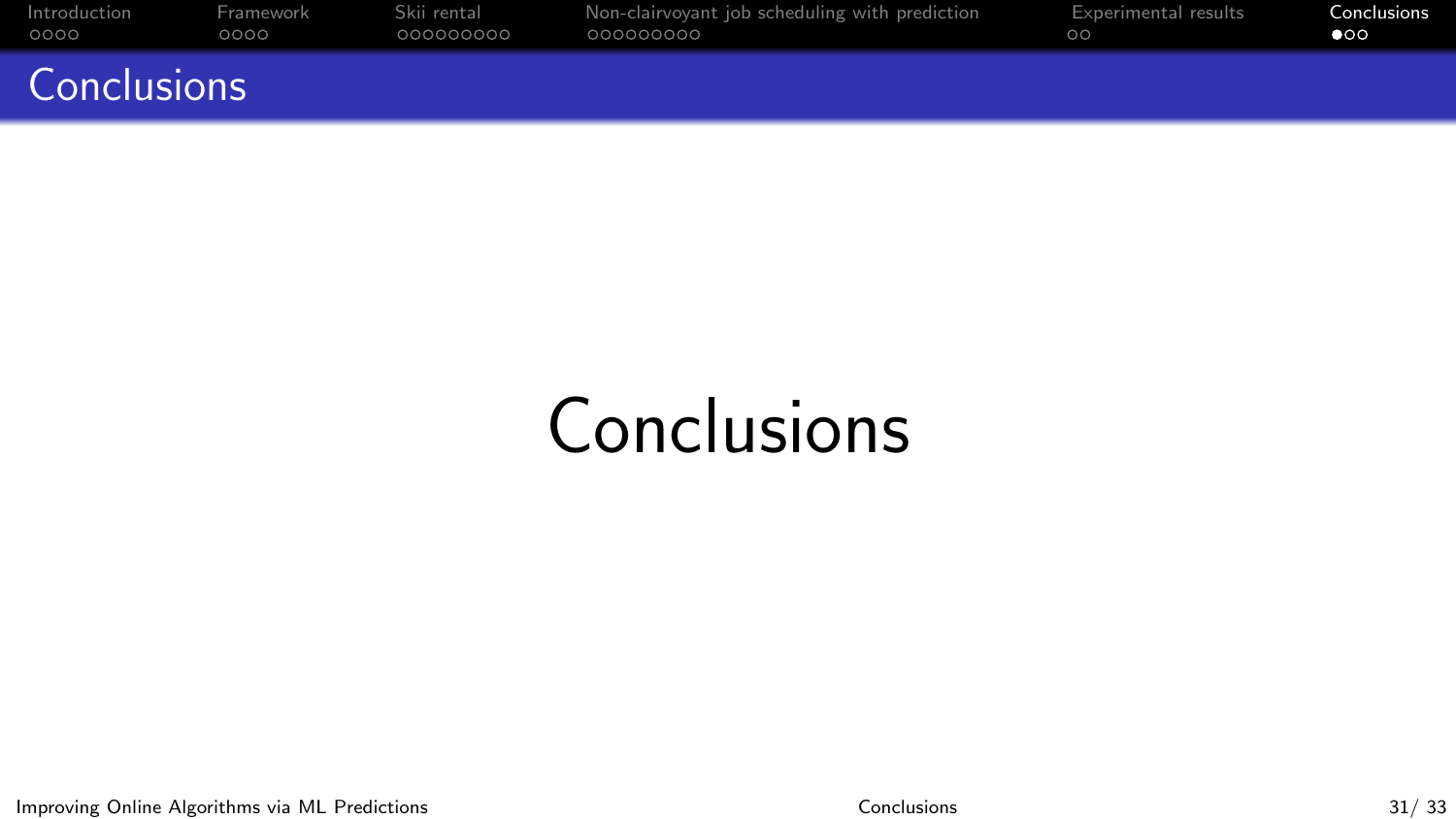| Introduction | Framework | Skii rental | Non-clairvoyant job scheduling with prediction | Experimental results | Conclusions |
|--------------|-----------|-------------|------------------------------------------------|----------------------|-------------|
| 0000         | OOOO      | - 000000000 | .000000000                                     | ററ                   | ൈ           |
| Conclusions  |           |             |                                                |                      |             |

- Interesting examples of extending online algorithms when predictions are available.
- No systematic approach but a key idea: use a hyperparameter to represent the level of trust in the prediction accuracy.
- How to use the predictions is case-dependent.
- At least in the Skii rental case, randomization helps.